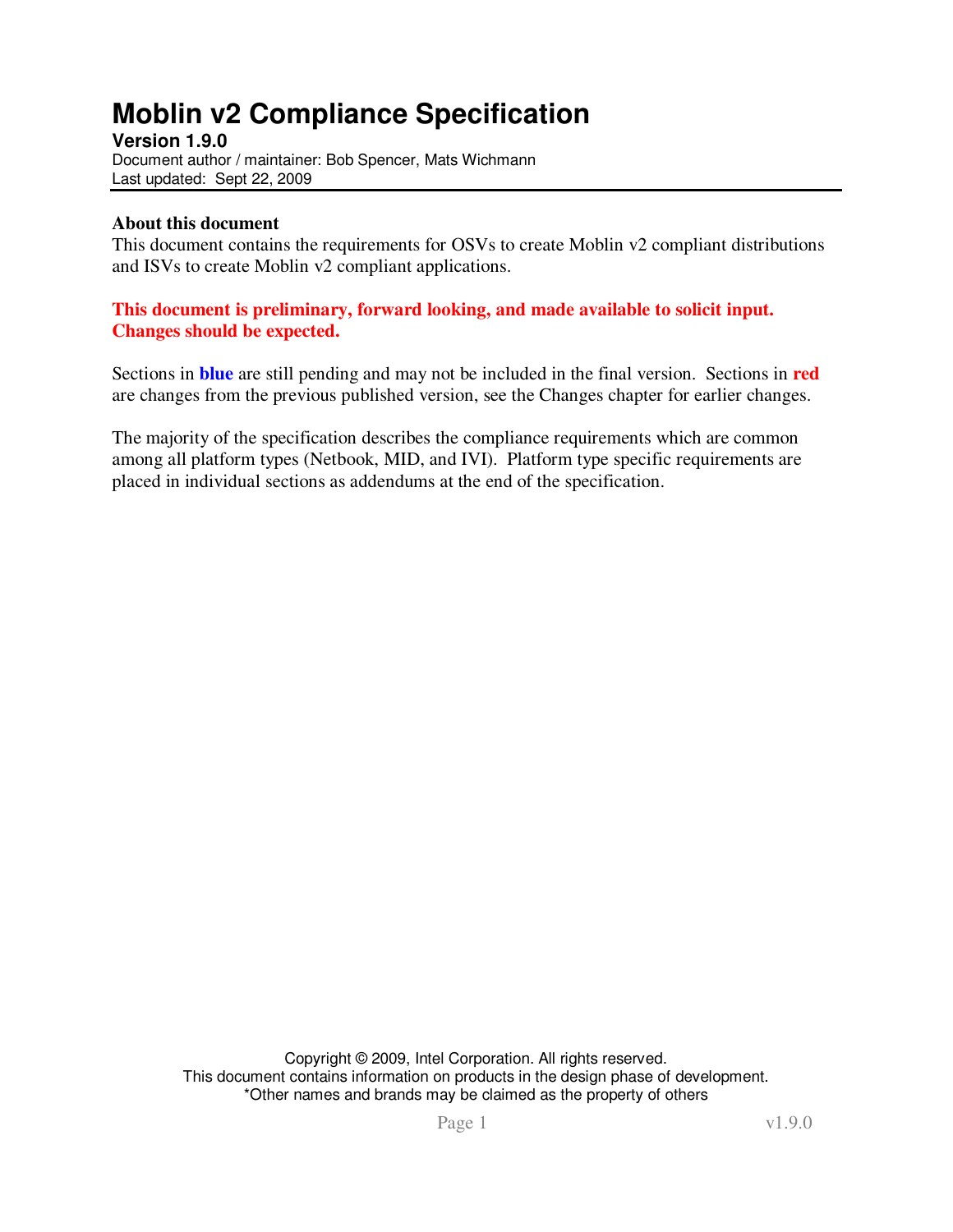## **Table of Contents**

| 1.1          |  |
|--------------|--|
| 1.2          |  |
| 2.           |  |
| 3.           |  |
| 4.           |  |
| 5.           |  |
|              |  |
| 5.2          |  |
| 6.           |  |
| 6.1          |  |
| 6.2          |  |
| 7.           |  |
| 7.1          |  |
| 7.2          |  |
| 8.           |  |
| 9.           |  |
|              |  |
|              |  |
|              |  |
|              |  |
|              |  |
|              |  |
|              |  |
|              |  |
|              |  |
|              |  |
|              |  |
|              |  |
|              |  |
|              |  |
|              |  |
|              |  |
|              |  |
|              |  |
| 15.1 Nethook |  |
|              |  |
|              |  |
|              |  |
|              |  |
|              |  |
|              |  |
|              |  |
|              |  |
|              |  |
|              |  |
|              |  |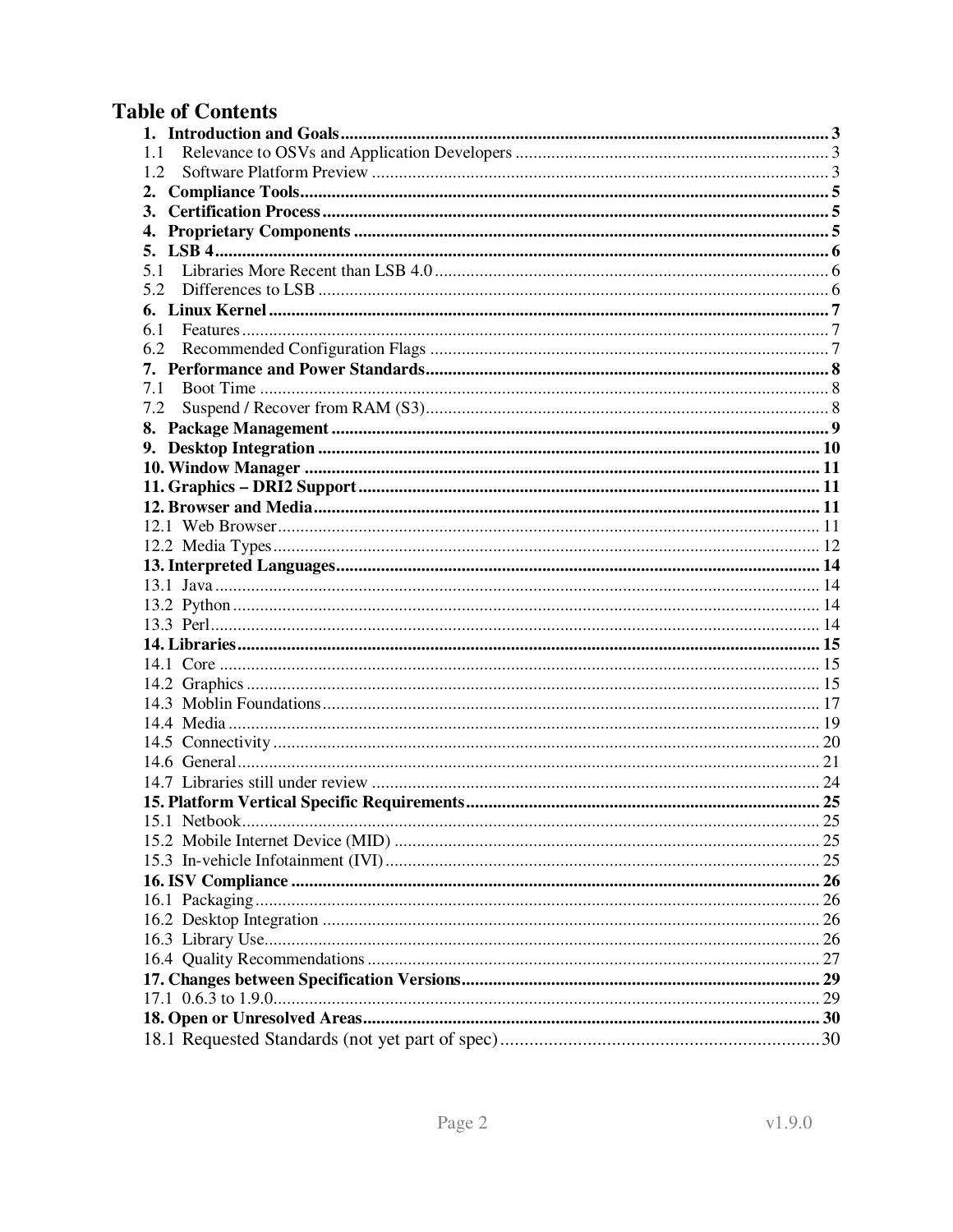# **1. Introduction and Goals**

The vision for Moblin is to help the ecosystem leverage existing PC Linux applications and allow development of new applications across the emerging category of mobile and embedded devices. These include Intel® Atom™ processor-based Mobile Internet Devices (MID), Netbooks, nettops, and In-Vehicle Infotainment (IVI) systems.

Multiple Operating System Vendors (OSVs) are creating distributions for these platforms. Moblin compliance ensures that applications will run on all devices with Moblin-compliant operating systems, with segment-specific adaptation, lowering the ecosystem efforts to develop or port, validate, and deploy.

Compliance has the following goals:

- **Moblin compliant applications work across all Moblin compliant OSV platforms with little or no modification.** The effort for application developers to support multiple platforms will vary depending on the hardware dependencies, segment specific usage model interface, and features.
- A high standard of quality in the following areas: web browsing experience, boot time, battery life, media playback, and performance.

## **1.1 Relevance to OSVs and Application Developers**

This document targets application developers, such as Independent Software Vendors (ISVs), and OSV communities. OSVs that intend to become Moblin compliant must comprehend this entire specification—there are no optional components.

**Note:** For clarity, an ISV section has been added that details the requirements for applications to be compliant. ISVs should also be familiar with the OSV requirements.

### **1.2 Software Platform Preview**

.

A Moblin compliant distribution must contain core components of the Moblin Core. The following picture is a high-level view of required components and versions.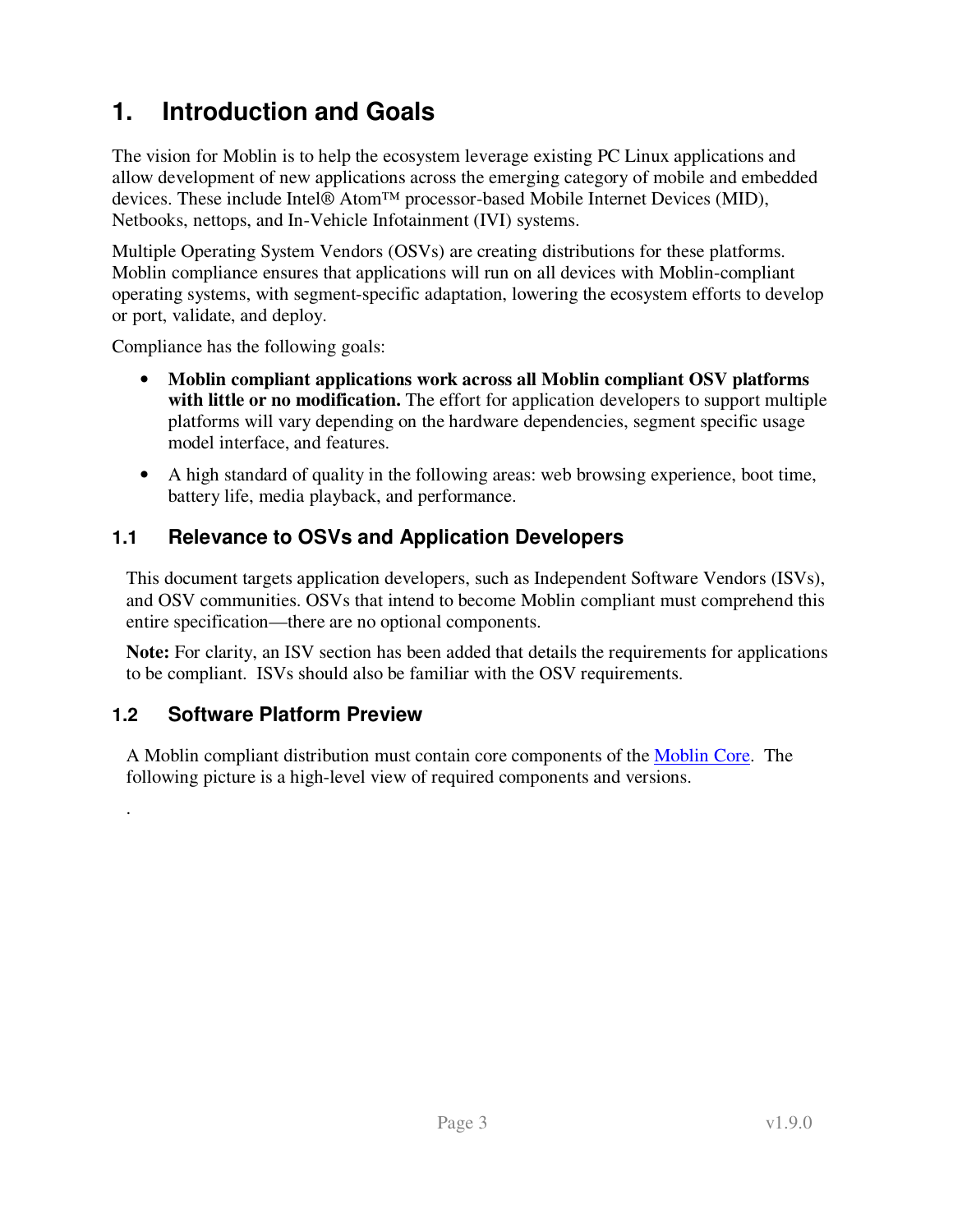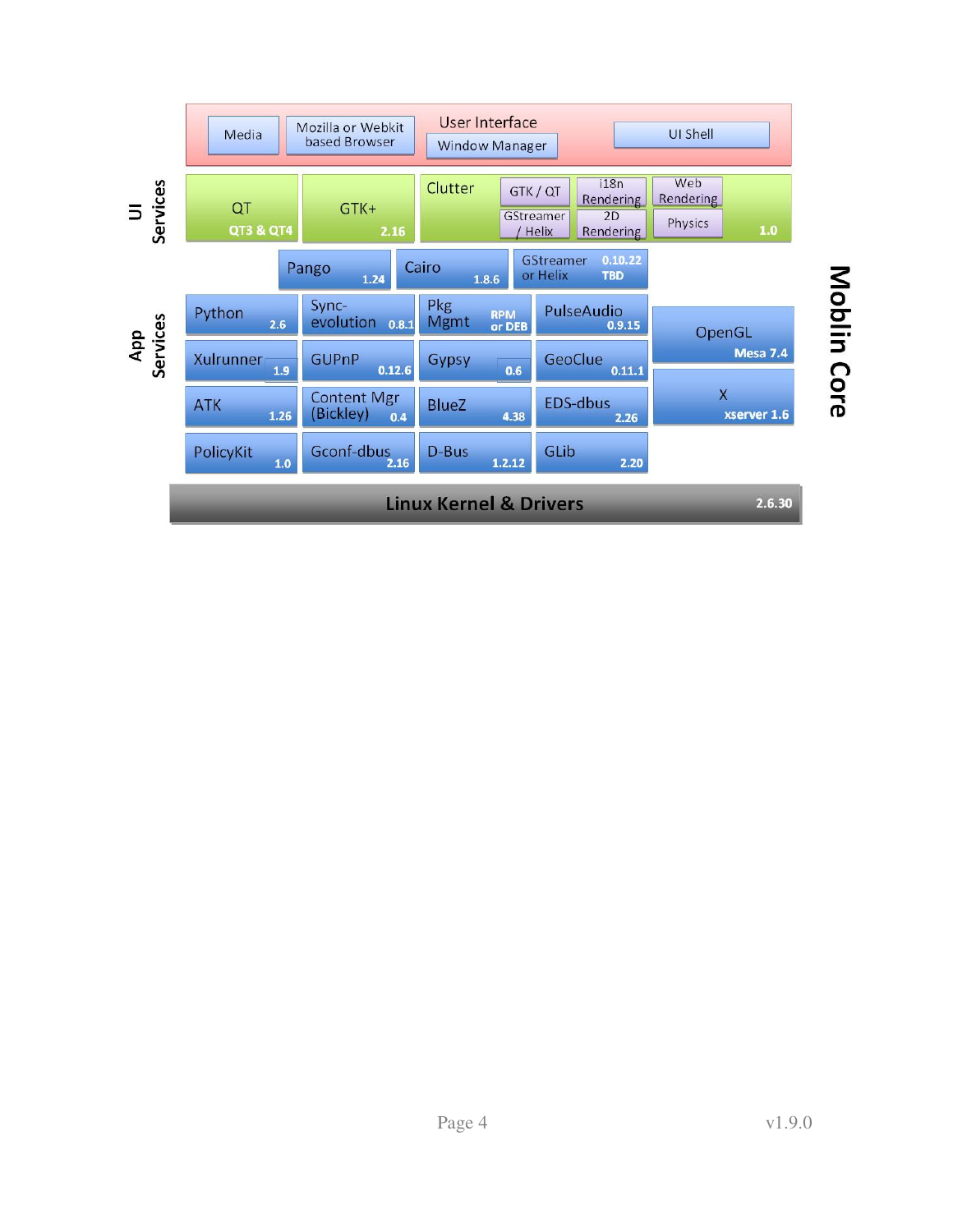# **2. Compliance Tools**

Compliance tools can be downloaded here: http://moblin.org/compliance

The following tools assist with self-certification:

- 1. OSV-library check: Moblin-extended version of LSB tools evaluate existence of correct libraries, versions, and function signatures.
- 2. OSV-feature check: Checks for browser features, media features, boot time, suspend-toram time, battery usage, and other quality metrics.
- 3. ISV-library check: Moblin-extended version of LSB tools evaluate the libraries used by an application.
- 4. ISV-Package and install: Verifies that packaging and program installation are compliant.

## **3. Certification Process**

Currently self-certification. Run the tools against your distribution or application and make the necessary adjustments to pass the tests successfully.

# **4. Proprietary Components**

As part of the goal to ensure that products based on Moblin compliant operating systems attain a high standard of quality with respect to web browsing, a group of proprietary media-related components are included as part of compliance. Examples include the Adobe Flash\* library and media codecs for popular media types. For all proprietary components (closed source, royalty based or where up front payments/licenses are required), OSVs must ensure they work correctly and could be integrated. However, these components (plug-ins, codecs, etc.) need not be present by default in the OSV offering. Original Equipment Manufacturers (OEMs) or Original Device Manufacturers (ODMs) can decide what proprietary components they want to include in their products based on licensing costs, geographical markets, and device constraints. OEMs and ODMs are responsible for obtaining these components either from the OSV or from another source (e.g. from Adobe® for their Flash® technology or Fluendo or RealNetworks® for media codecs).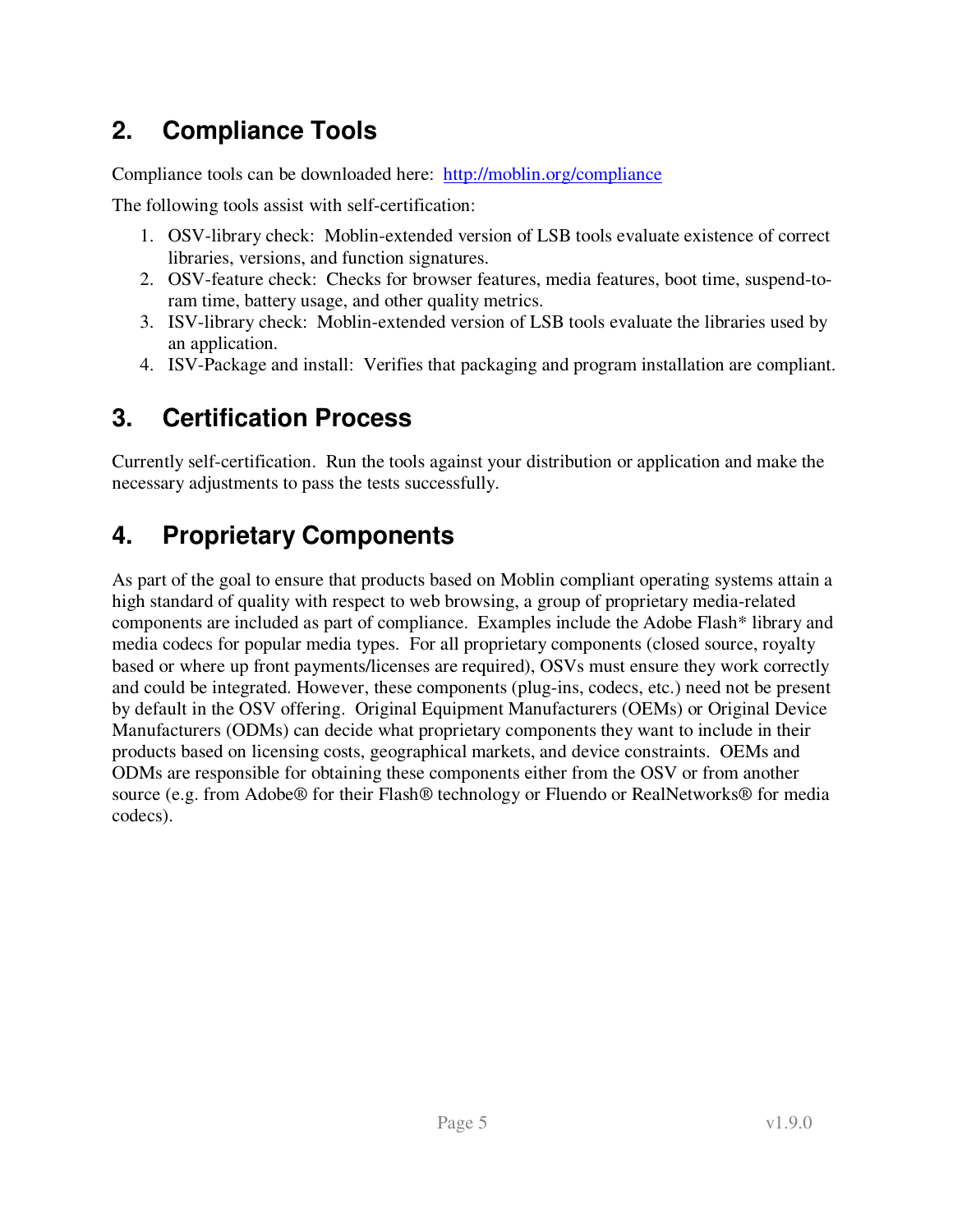# **5. LSB 4**

Moblin compliance incorporates compliance to LSB 4.0. For more information, see the following references:

Introduction: http://www.linuxfoundation.org/collaborate/workgroups/lsb

LSB site, specification, and tools: http://www.linuxfoundation.org/en/LSB\_4.0\_Beta

LSB is a multi-part specification that also supports multiple architectures. In the Moblin context, the following specifications make up the requirements for "LSB 4.0":

- Linux Standard Base Core Specification 4.0 & Core Specification for IA32 4.0
- Linux Standard Base C++ Specification 4.0 & C++ Specification for IA32 4.0
- Linux Standard Base Desktop Specification 4.0 & Desktop Specification for IA32 4.0
- Linux Standard Base Languages Specification 4.0
- Linux Standard Base Printing Specification 4.0

## **5.1 Libraries More Recent than LSB 4.0**

In some cases, Moblin compliance requires newer versions of libraries required by LSB 4.0. In all such cases, the newer API versions are backward compatible to the LSB 4.0 versions (maintain LSB library functions and function signatures) and satisfy the LSB compliance requirement. These libraries are listed in section 1.

## **5.2 Differences to LSB**

LSB 4.0 requires the program interpreter to be /lib/ld-lsb.so.3 (ref. Linux Standard Base Core Specification for IA32 4.0, section 11.1). Moblin removes this requirement, the standard linker is /lib/ld-linux.so.2. However, conforming distributions must still provide this LSB linker so that they can run LSB-compliant programs.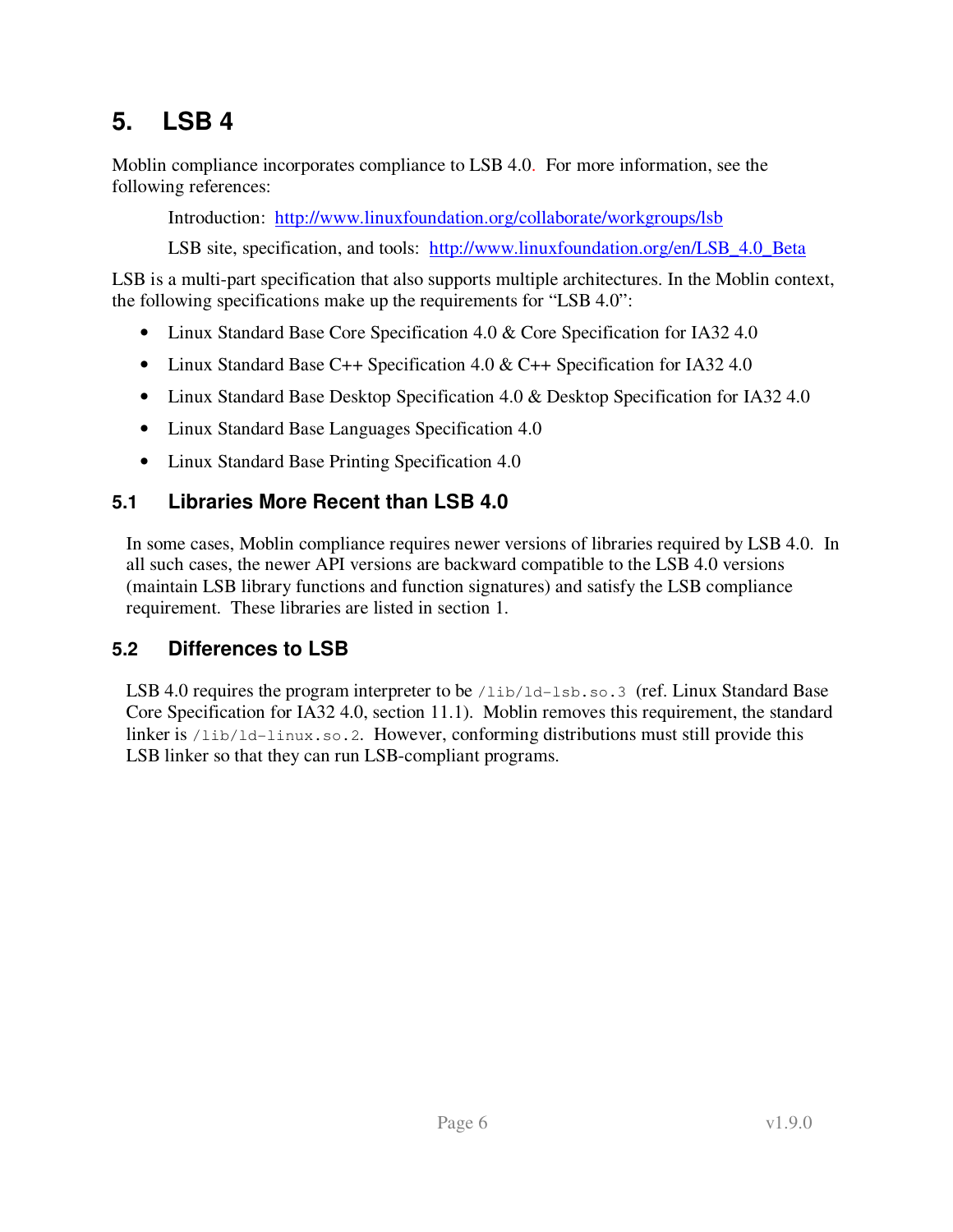## **6. Linux Kernel**

### **6.1 Features**

| ID    | <b>Name</b>        | <b>Description</b>                                                                                                           |
|-------|--------------------|------------------------------------------------------------------------------------------------------------------------------|
| 6.1.1 | Kernel Version     | Recommended: version 2.6.30 or later. No fixed requirement for kernel<br>version (but system must have DRI2 and KMS support) |
| 6.1.2 | DRI2 support       | Kernel shall support Direct Rendering Infrastructure 2 (DRI2), aka<br>Redirected Direct Rendering. See graphics section 11.  |
| 6.1.3 | <b>KMS</b> support | Kernel shall support Kernel-based Mode Setting (KMS)                                                                         |

## **6.2 Recommended Configuration Flags**

The following are recommended but not required. These have been proven to provide extended battery life with recent versions of the kernel on x86 platforms.

| ID    | <b>Name</b>     | <b>Description</b>                                                                                                                                                                          |
|-------|-----------------|---------------------------------------------------------------------------------------------------------------------------------------------------------------------------------------------|
| 6.2.1 | <b>Tickless</b> | Tickless System (Dynamic Ticks): CONFIG_NO_HZ                                                                                                                                               |
| 6.2.2 | <b>HPET</b>     | HPET Timer Support: CONFIG_HPET_TIMER                                                                                                                                                       |
| 6.2.3 | <b>SMP</b>      | Symmetric multi-processing support: CONFIG_SMP                                                                                                                                              |
| 6.2.4 | <b>SMT</b>      | Hyperthreading scheduler support: CONFIG_SCHED_SMT                                                                                                                                          |
| 6.2.5 | Power cpufreq   | The cpufreq governor should be enabled and the ondemand governor<br>used as default cpufreq governor in the kernel.<br>CONFIG CPU FREQ GOV ONDEMAND<br>CONFIG CPU FREQ DEFAULT GOV ONDEMAND |
| 6.2.6 | Power cpu idle  | The cpu idle governor should be enabled and the menu idle governor<br>used as default idle governor in the kernel.<br>CONFIG CPU IDLE<br>CONFIG_CPU_IDLE_GOV_MENU                           |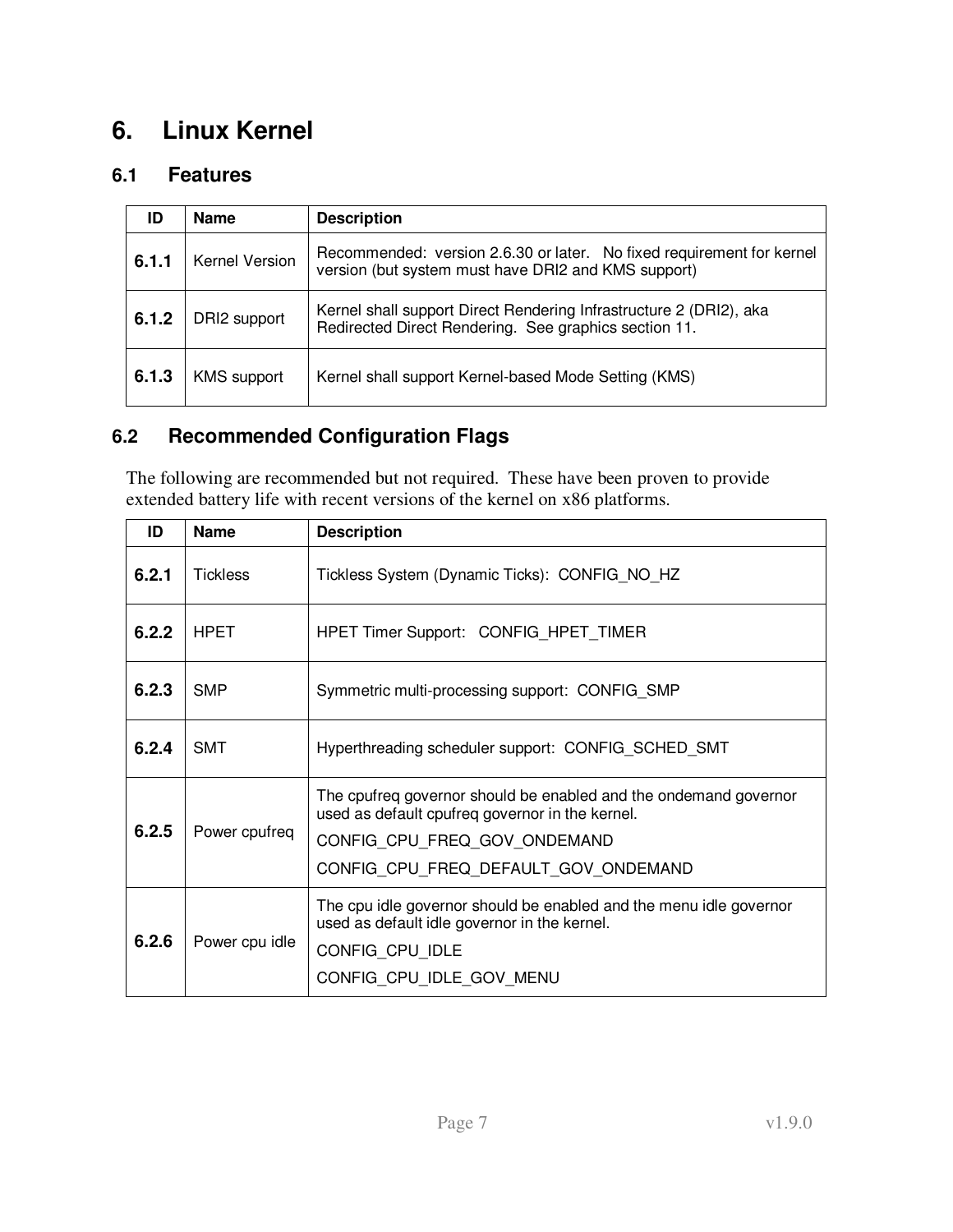# **7. Performance and Power Standards**

This section contains performance and power measurements that may be affected by hardware or platform capabilities. The platform specifics that are used to verify this section are as follows:

#### **Netbook with SolidState Disk Netbook with Hard Disk**

| Diamondville platform                                                                        | Diamondville platform                                                                              |
|----------------------------------------------------------------------------------------------|----------------------------------------------------------------------------------------------------|
| 512 MB DDR2-667 (5333 Mb/sec)                                                                | 512 MB DDR2-667 (5333 Mb/sec)                                                                      |
| SSD boot media                                                                               | HDD boot media                                                                                     |
| Examples:<br>Acer AspireOne (8GB SSD)<br>Asus EeePC 900SD (8GB SSD)<br>Dell Mini 9 (8GB SSD) | Examples:<br>Asus EeePC 900HD (160GB HDD)<br>Dell Mini 10v (160GB HDD)<br>Samsung NC10 (160GB HDD) |

Moblin devices are expected to have fast boot times and low power consumption. The operating system should be configured to provide these features.

#### **7.1 Boot Time**

| ID    | <b>Name</b>       | <b>Description</b>                                                                                                                                                                                                                                                    |
|-------|-------------------|-----------------------------------------------------------------------------------------------------------------------------------------------------------------------------------------------------------------------------------------------------------------------|
| 7.1.1 | Startup Cold Boot | A system equipped with an SSD shall boot in 10 seconds or less.<br>A system equipped with an HDD shall boot in 25 seconds or less.<br>This is the time after the BIOS has finished loading until the time X<br>loads and the window manager displays the home screen. |
| 7.1.2 | Shutdown          | The system shall shutdown in 18 seconds or less.                                                                                                                                                                                                                      |

### **7.2 Suspend / Recover from RAM (S3)**

| ID    | <b>Name</b>         | <b>Description</b>                                |
|-------|---------------------|---------------------------------------------------|
| 7.2.1 | Suspend to<br>RAM   | The system allows the user to suspend to RAM (S3) |
| 7.2.2 | STR time            | The system suspends to RAM in 5 seconds or less   |
| 7.2.3 | STR recover<br>time | The system recovers from RAM in 8 seconds or less |

Note Moblin has no requirement for S4, Suspend to Disk.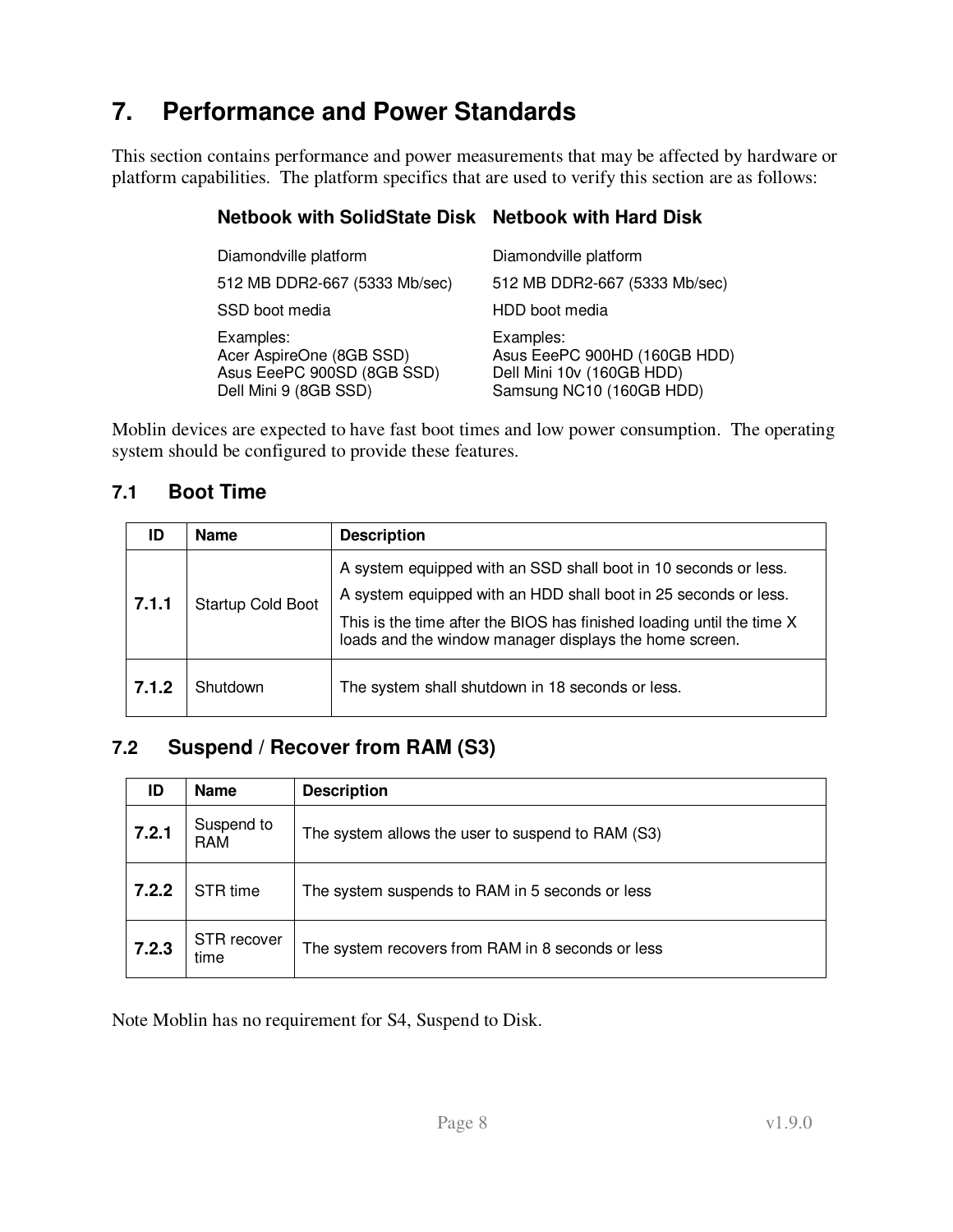# **8. Package Management**

| ID    | <b>Name</b>                     | <b>Description</b>                                                                                                                                                                                                                                                               |                                                  |
|-------|---------------------------------|----------------------------------------------------------------------------------------------------------------------------------------------------------------------------------------------------------------------------------------------------------------------------------|--------------------------------------------------|
| 8.1.1 | RPM or DEB                      | The system must use either RPM or Debian package management<br>systems and support either .rpm or deb package formats.                                                                                                                                                           |                                                  |
|       |                                 | The system must have one of the following packages and versions:                                                                                                                                                                                                                 |                                                  |
| 8.1.2 | Package<br>Manager<br>Version   | RPM-based distro:<br>rpm v4.4.2.3 or compatible                                                                                                                                                                                                                                  | DEB-based distro:<br>dpkg v1.14.16 or compatible |
| 8.1.3 | Repository<br>Manager           | One of:<br>yum v3.2.7 or compatible<br>zypper v1.0.2 or compatible                                                                                                                                                                                                               | apt v0.7.9 or compatible                         |
| 8.1.4 | Support for<br>LSB <sub>4</sub> | LSB 4 states:<br>Applications shall either be packaged in the RPM packaging format as<br>defined in this specification, or supply an installer which is LSB<br>conforming.<br>http://refspecs.linuxfoundation.org/LSB 4.0.0/LSB-Core-generic/LSB-<br>Core-generic/swinstall.html |                                                  |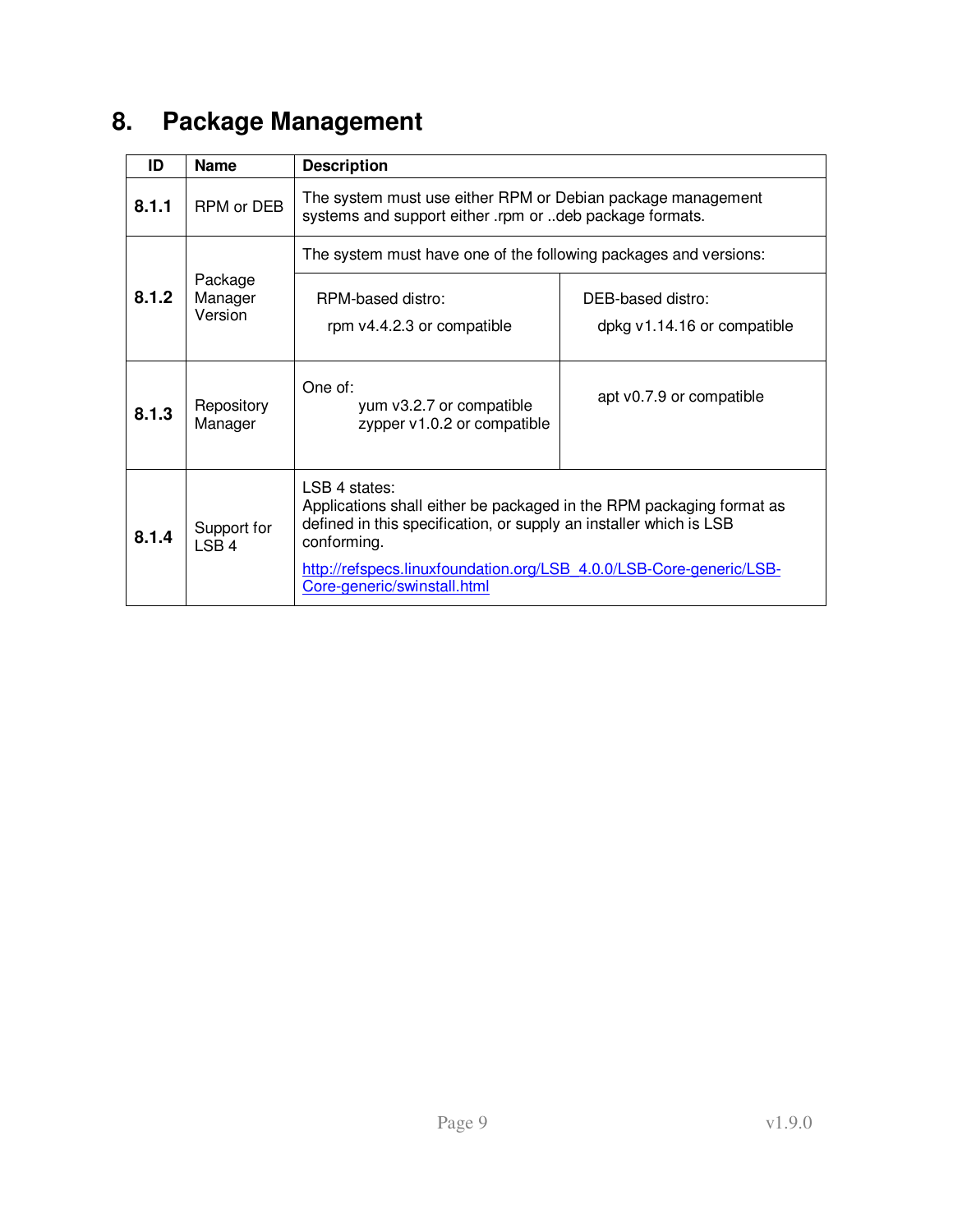# **9. Desktop Integration**

The OS platform must support applications that conform to the following specifications (part of FreeDesktop.org):

- 1. Desktop base directory specification v0.6 http://www.freedesktop.org/wiki/Specifications/basedir-spec
- 2. Desktop Entry Specification v1.0 http://www.freedesktop.org/wiki/Specifications/desktop-entry-spec
- 3. Desktop Menu Specification v1.0 http://www.freedesktop.org/wiki/Specifications/menu-spec
- 4. Icon Theme Specification v0.11 http://www.freedesktop.org/wiki/Specification/icon-theme-spec
- 5. MIME Type Specification v0.18 http://www.freedesktop.org/wiki/Specifications/shared-mime-info-spec

| ID    | <b>Name</b>         | <b>Description</b>                                                                                                                                                                                                                                                                                                                              |
|-------|---------------------|-------------------------------------------------------------------------------------------------------------------------------------------------------------------------------------------------------------------------------------------------------------------------------------------------------------------------------------------------|
| 9.1.1 | Launch App          | Provides the user the possibility to launch an application when that<br>application is represented by a conforming .desktop file placed in the<br>\$XDG DATA DIRS/applications/ directory or one of its subdirectories.<br>(e.g. ./usr/share/applications/)                                                                                     |
| 9.1.2 | Display App         | Presents any application that has at least one "Main Category," as defined<br>by the Desktop Menu Specification, included in its "Categories" field.                                                                                                                                                                                            |
| 9.1.3 | Display App<br>Icon | Visually represents the application with the picture file identified in the<br>"Icon" field of a .desktop file. The picture file location may be specified<br>with an absolute path, otherwise /usr/share/icons/hicolor must be<br>searched. Other locations may be searched as well. Supported picture<br>file types must include PNG and SVG. |
| 9.1.4 | Link field          | Supports .desktop files with a "Type=Link" field. Activation of such<br>desktop file MUST cause the URL specified to open in the platform's web<br>browser and brought into focus.                                                                                                                                                              |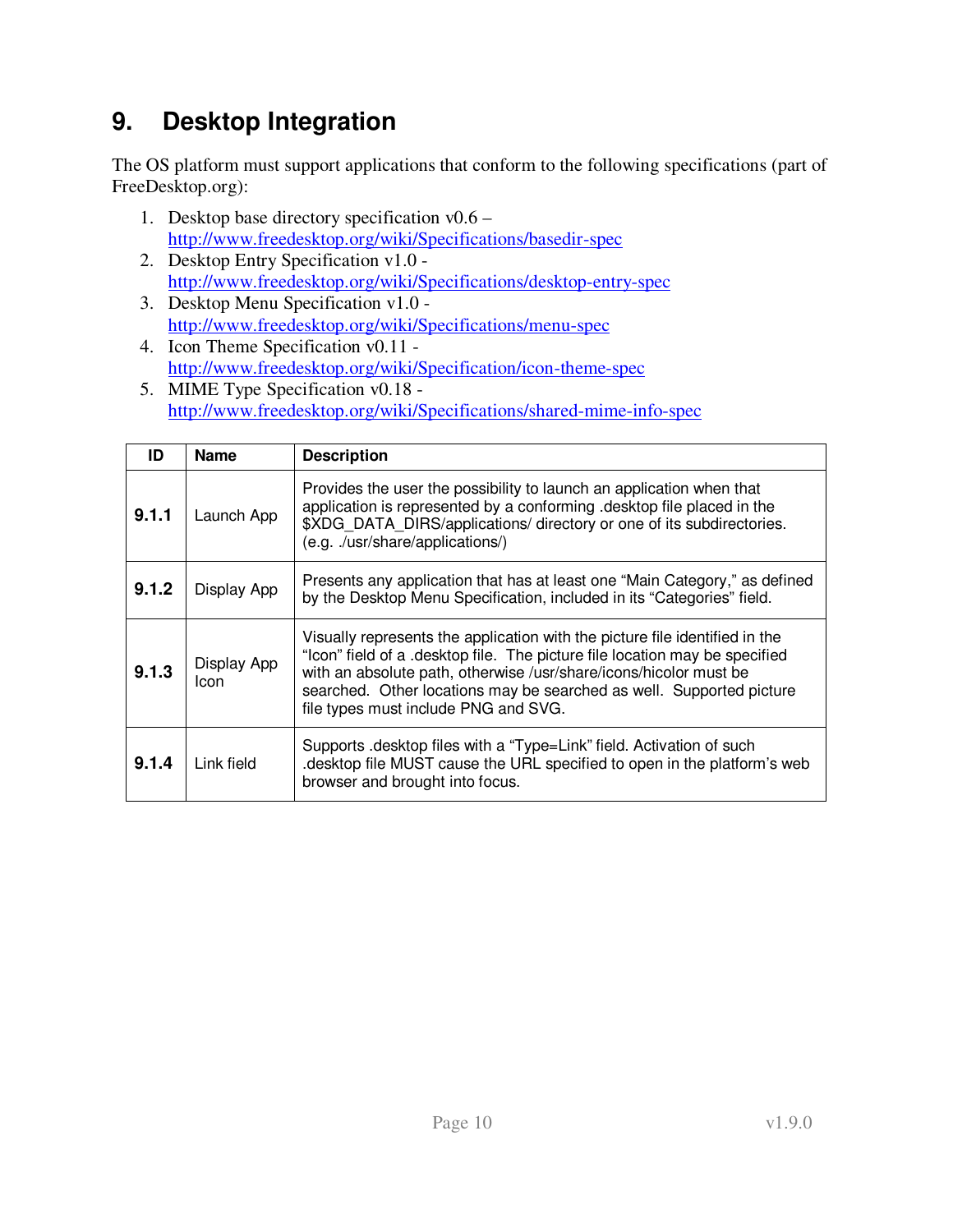# **10. Window Manager**

| ID | <b>Name</b>        | <b>Description</b>                                                       |
|----|--------------------|--------------------------------------------------------------------------|
|    | 10.1.1 Compositing | The window manager shall support compositing for the X Window<br>System. |

# **11. Graphics – DRI2 Support**

|  | Redirected<br>11.1.1 Direct<br>Rendering | The graphics subsystem shall support DRI2. The system shall be able<br>to run OpenGL applications within composited windows |
|--|------------------------------------------|-----------------------------------------------------------------------------------------------------------------------------|
|--|------------------------------------------|-----------------------------------------------------------------------------------------------------------------------------|

# **12. Browser and Media**

## **12.1 Web Browser**

| ID     | <b>Name</b>                    | <b>Description</b>                                                                                                                                                                                                                                  |
|--------|--------------------------------|-----------------------------------------------------------------------------------------------------------------------------------------------------------------------------------------------------------------------------------------------------|
| 12.1.1 | <b>Browser</b>                 | The browser must satisfy one of the following requirements:<br>Mozilla based browser (Firefox-branded browser or browser<br>1)<br>based on Mozilla widget)<br>OR<br>Webkit based browser<br>(2)                                                     |
| 12.1.2 | Xulrunner                      | Xulrunner v1.9 or compatible                                                                                                                                                                                                                        |
| 12.1.3 | Adobe Flash*                   | System includes the Adobe Flash player v10 or higher<br>Note: Various websites may change to require newer formats without<br>warning. The system should be prepared to update the version of<br>Flash support for continued quality media support. |
| 12.1.4 | <b>Browser</b><br>Plugin Flash | Browser has a plugin to run Flash v10 content embedded within the<br>web page.                                                                                                                                                                      |
| 12.1.5 | <b>Browser</b><br>Plugin Java  | (optional) Browser has a plugin to run Java Applets. (Related to<br>optional inclusion of Java in section 13.1)                                                                                                                                     |
| 12.1.6 | <b>Browser</b><br>Plugin Media | Browser has a plugin that supports user clicking on media and having<br>it start playing.<br>Media engine and supported media types are listed in section 12.2                                                                                      |
| 12.1.7 | Media played<br>Inline         | (optional, recommended) Media plugin supports playing media<br>embedded in the web page (as opposed to launching a separate<br>application UI)                                                                                                      |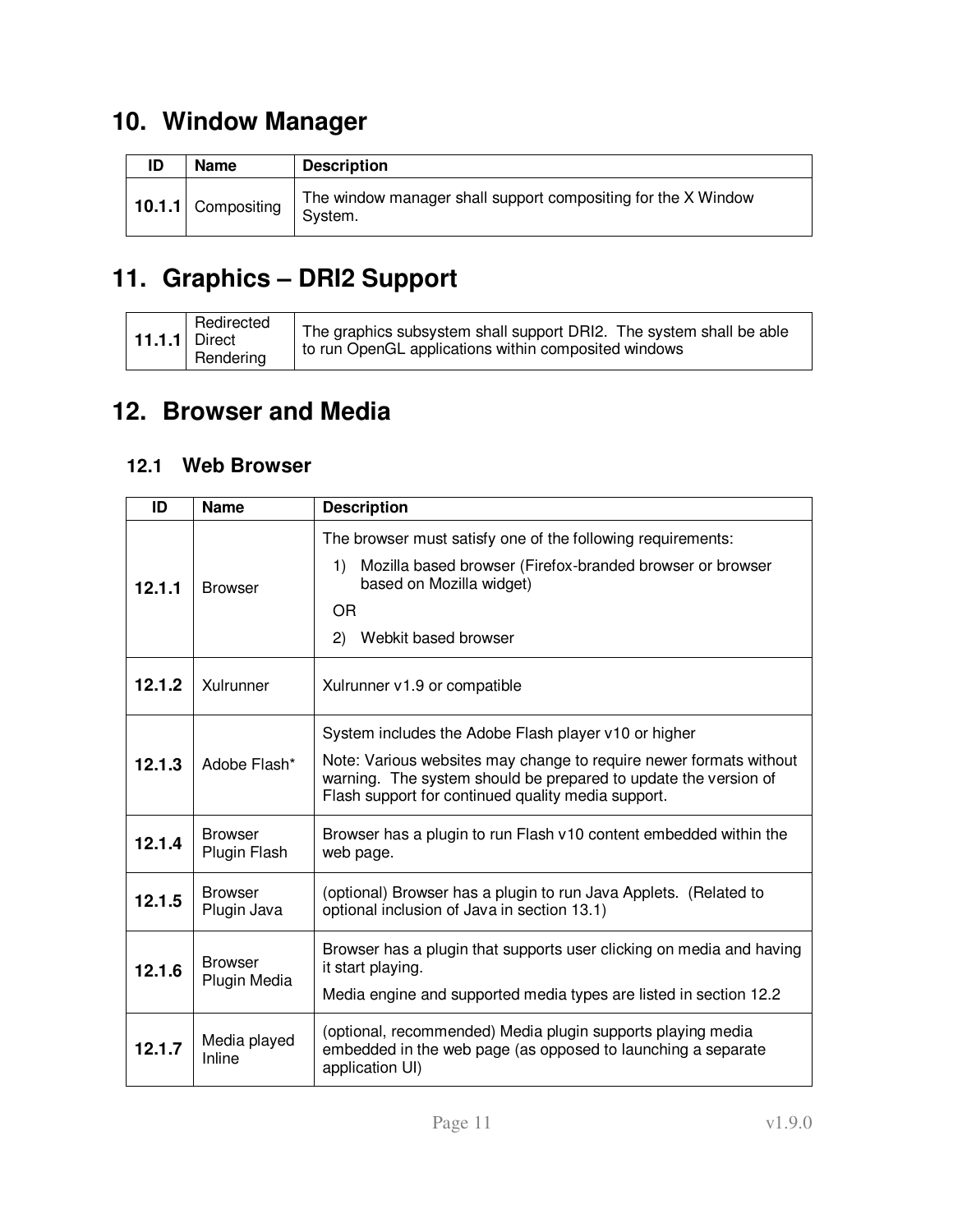|        |                                        | Browser supports the following features and standards:<br>DOM Level 3                                                                                                                            |
|--------|----------------------------------------|--------------------------------------------------------------------------------------------------------------------------------------------------------------------------------------------------|
| 12.1.8 | <b>Browser</b><br>standards<br>support | Javascript 1.6<br>Cascading Style Sheets (CSS3)<br>$\bullet$<br>XHTML 1.1<br>iFrame<br><b>XMLHttpRequest</b><br>٠<br><b>Dynamic HTML</b><br><b>HTML 4.01</b><br>$\bullet$<br>Full AJAX - Web 2.0 |

## **12.2 Media Types**

The system provides support for the following media types within either the Gstreamer or Helix infrastructure. (Related library requirements are in section 14.4.)

| ID     | <b>Name</b>                 | <b>Description</b>                                                                                                                                                                                                          |
|--------|-----------------------------|-----------------------------------------------------------------------------------------------------------------------------------------------------------------------------------------------------------------------------|
| 12.2.1 | Container:<br><b>ASF</b>    | Support for Advanced Systems Format (ASF) media container.<br>Video codecs: WMV v8, VC-1<br>Audio codecs: WMA v8<br>Recommended: Support for ASF metadata including things such as<br>artitst, title, genre, director, etc. |
| 12.2.2 | Container:<br><b>AVI</b>    | Support for Audio Video Interleave (AVI) media container.<br>Video codecs: Full frame (uncompressed), H.264, MPEG-4 part 2<br>Audio codecs: AAC, MP3, AC3                                                                   |
| 12.2.3 | Container:<br>OGG           | Support for OGG media container<br>Video codecs: Theora<br>Audio codecs: Vorbis, FLAC                                                                                                                                       |
| 12.2.4 | Container:<br>MP4           | Support for MPEG-4 part 14 media container<br>Video codecs: H.264, MPEG-4 part 2<br>Audio codecs: AAC, MP3, AC3                                                                                                             |
| 12.2.5 | Container:<br><b>MOV</b>    | Support for MOV (Quicktime) media container<br>Video codecs: H.264, MPEG-4 part 2<br>Audio codecs: AAC                                                                                                                      |
| 12.2.6 | Container:<br><b>MPEGTS</b> | Support for MPEG TS media container*<br>Video codecs: H.264, MPEG2<br>Audio codecs: MP2, MP3, AC3<br>*modern camera output and Blue-ray DVD format                                                                          |
| 12.2.7 | Container:<br>MPEG2 PS      | Support for MPEG2 PS media container<br>Video codecs: MPEG2<br>Audio codecs: MP3, AC3                                                                                                                                       |
| 12.2.8 | Video H.264                 | Ability to play H.264 video format<br>Baseline profile: L1.3, L2.2, and L3.2<br>Main profile: L1.3, L2.2, L3.2, and L4.1                                                                                                    |
| 12.2.9 | Video VC-1                  | Ability to play VC-1 video format<br>Advanced profile: $L0 - L3$<br>Simple profile at low and medium levels<br>Main profile at low, medium, and high levels<br>$\bullet$                                                    |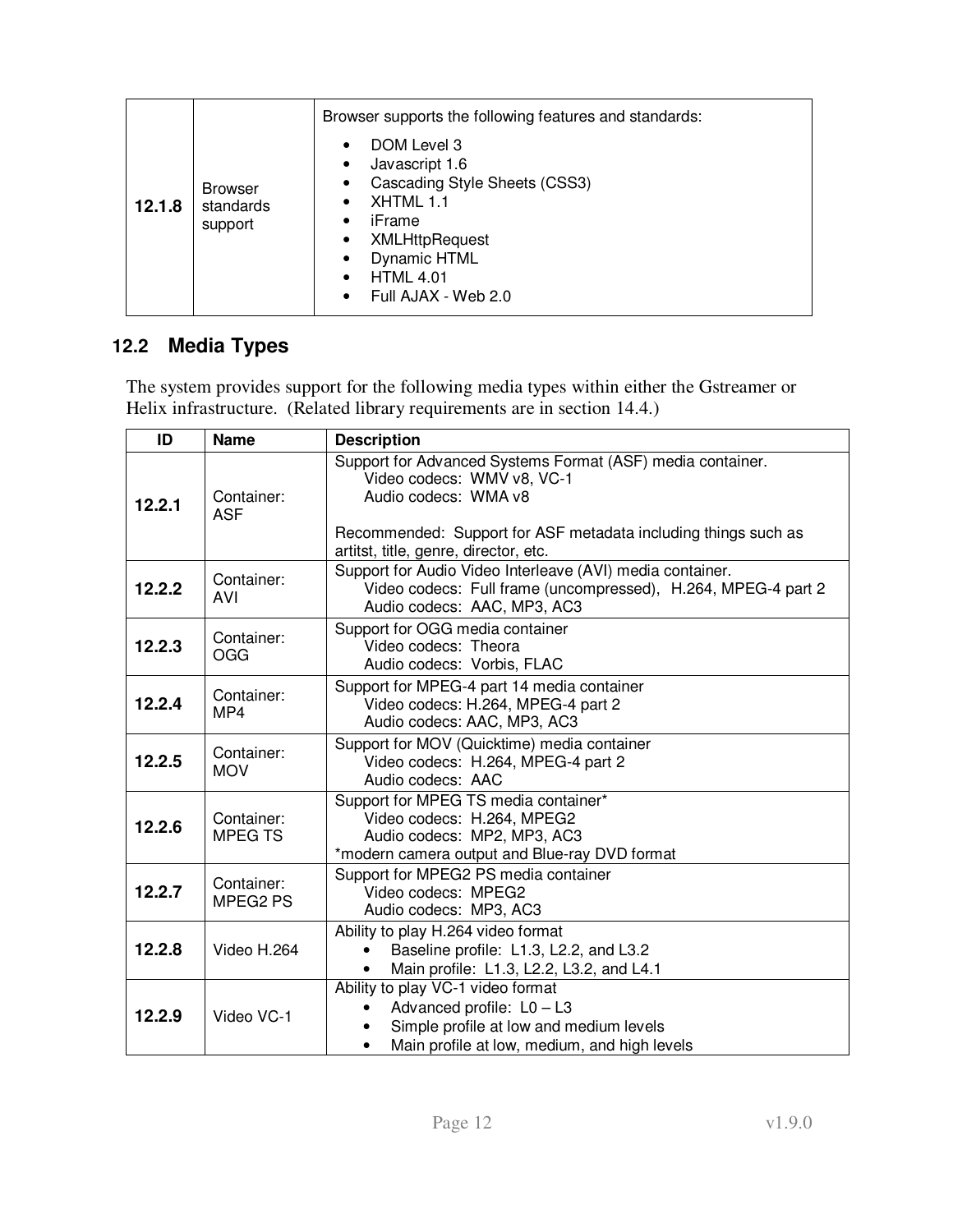| 12.2.10 | Video MPEG-2 | Ability to play MPEG-2 video format<br>Main profile at high level<br>Simple profile at high level                                                           |
|---------|--------------|-------------------------------------------------------------------------------------------------------------------------------------------------------------|
| 12.2.11 | Video MPEG-4 | Ability to play MPEG-4 part 2 video format<br>Advanced simple profile: $L0 - L5$<br>Simple profile: $L0 - L3$<br>$\bullet$                                  |
| 12.2.12 | Audio MP3    | Ability to play MP3 format audio format<br>Baseline profile: L1.3, L2.2, and L3.2<br>32kbps - 320kbps<br>11025hz - 48000hz                                  |
| 12.2.13 | Audio MP2    | Ability to play MPEG-1 Audio Layer II (MP2) audio format                                                                                                    |
| 12.2.14 | Audio AC3    | Ability to play AC3 format audio format<br>Mono/stereo/5.1 channel<br>$22050$ hz - 48000hz<br>48kbps - 448kbps                                              |
| 12.2.15 | Audio AAC    | Ability to play AAC format audio format<br>Mono/stereo<br>$\bullet$<br>11025hz - 48000hz<br>$\bullet$<br>24kbps - 256kbps<br>Profiles: Low Complexity, Main |
| 12.2.16 | Audio WMA    | Ability to play WMA v8 audio format<br>Mono/stereo<br>$22050$ hz - 48000hz<br>32kbps - 192kbps<br>$\bullet$                                                 |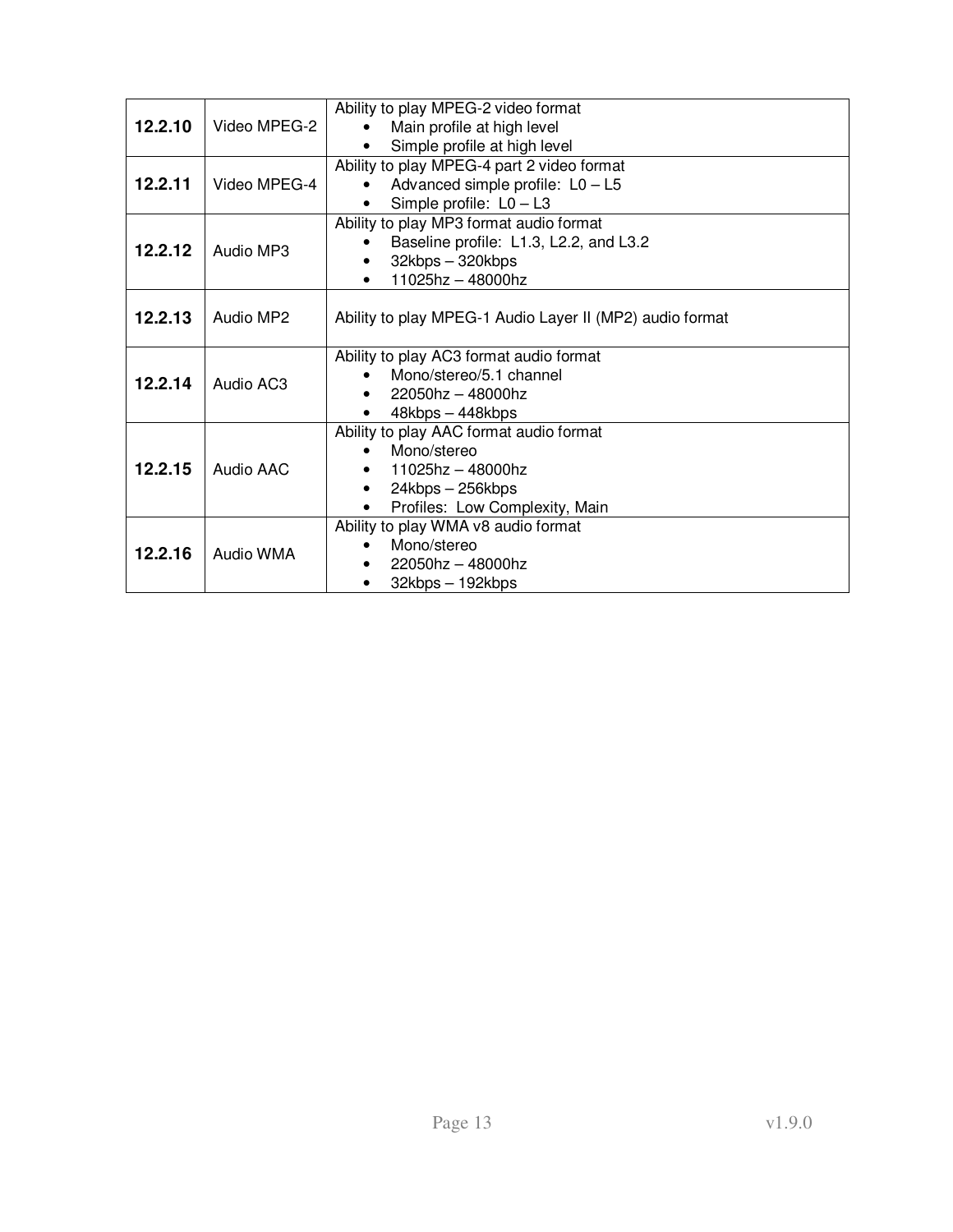## **13. Interpreted Languages**

### **13.1 Java**

Java SE 6 is part of LSB 4.0 as a *Trial Use* component.

Moblin has no requirement for Java.

### **13.2 Python**

| ID     | <b>Name</b>            | <b>Sonames</b>      | <b>Moblin</b> |
|--------|------------------------|---------------------|---------------|
| 13.2.1 | Python                 | libpython2.6.so.1.0 | 2.6           |
| 13.2.2 | Python-Gtk<br>Bindings | ΝA                  | 2.16.1        |

The Python modules that should be present are the same as LSB 4.0, with the addition of the **gtk** and **gobject** modules.

See http://refspecs.linux-foundation.org/LSB\_4.0.0/LSB-Languages/LSB-Languages.html#PYMODULES

Note that the version of Python listed is not required to be used as long as the language and required modules are fully compatible from the viewpoint of a certified application with that of the listed version.

### **13.3 Perl**

| ID     | Name | <b>Sonames</b> | <b>Moblin</b> |
|--------|------|----------------|---------------|
| 13.3.1 | Perl | ΝA             | 5.10.0        |

The Perl modules that should be present are the same as LSB 4.0

See http://refspecs.linux-foundation.org/LSB\_4.0.0/LSB-Languages/LSB-Languages.html#PERLYMODULES

Note that the version of Perl listed is not required to be used as long as the language and required modules are fully compatible from the viewpoint of a certified application with that of the listed version.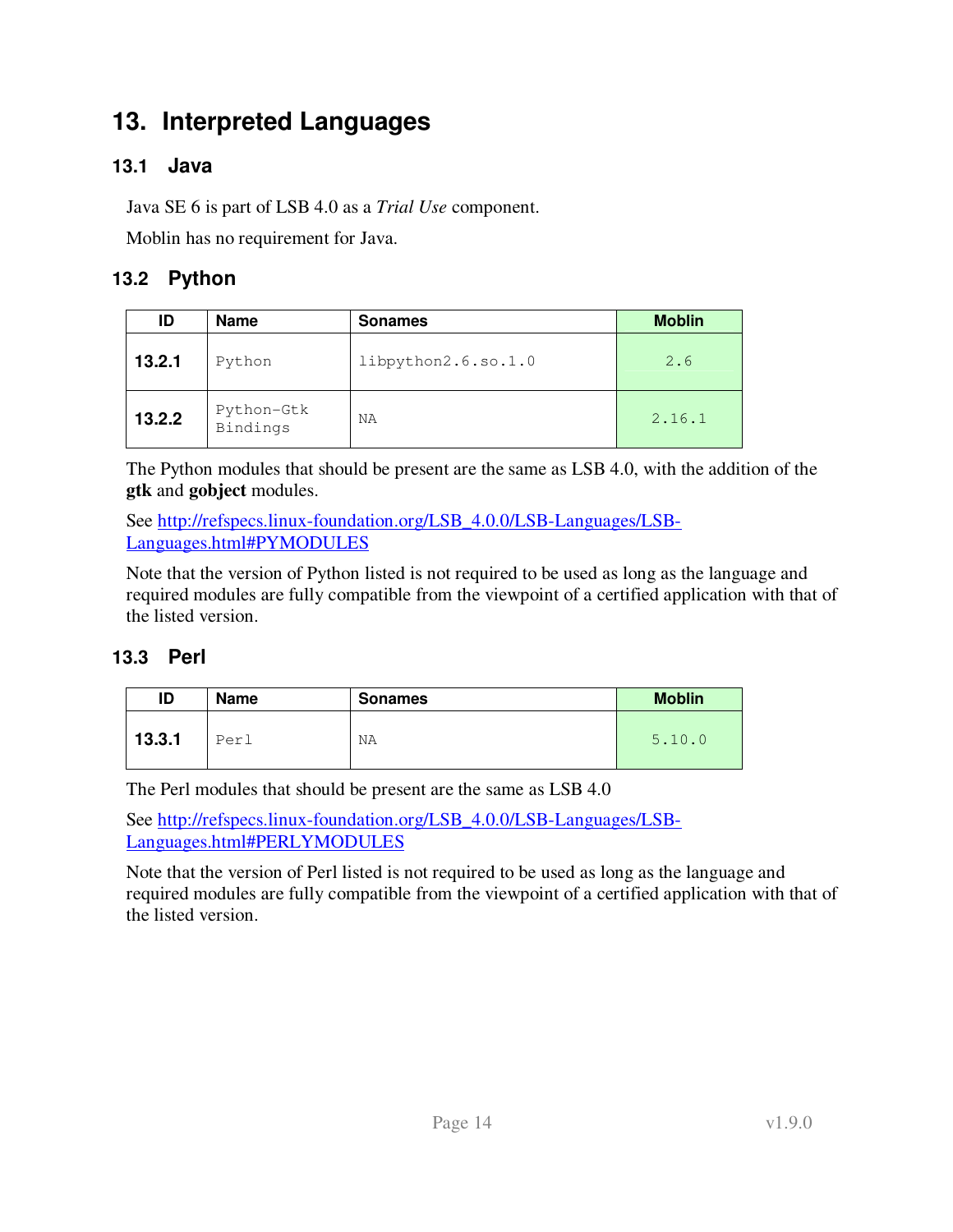## **14. Libraries**

This section lists all the libraries required by Moblin compliance that are either not part of LSB 4 or a newer version is required. Note that the specific component version is not required to be used in the distribution as long as the listed .so shared library files are present and the application binary interfaces and functionality are compatible with the listed component version.

Each library included in the specification shall provide a set of public symbols as described in Appendix A.

**Deprecated Libraries:** Some libraries below are marked as "Deprecated." These are popular libraries used by legacy applications which we want to ensure still run on Moblin-compliant systems. They must be included by the OSV on the platform. ISVs should not use these libraries in new applications.

| ID     | <b>Name</b>         | <b>Library Soname(s)</b>                                                                                                                                                                                                                  | <b>Moblin</b> |
|--------|---------------------|-------------------------------------------------------------------------------------------------------------------------------------------------------------------------------------------------------------------------------------------|---------------|
| 14.1.1 | hal-libs            | libhal-storage.so.1<br>libhal.so.1                                                                                                                                                                                                        | 0.5.12        |
| 14.1.2 | glibc               | $1d-1$ inux.so.2<br>libBrokenLocale.so.1<br>libSeqFault.so<br>libanl.so.1<br>libc.so.6<br>libcrypt.so.1<br>libdl.so.2<br>libm.so.6<br>libnsl.so.1<br>libpthread.so.0<br>libresolv.so.2<br>librt.so.1<br>libthread_db.so.1<br>libutil.so.1 | 2.9           |
| 14.1.3 | qcc                 | libgcc_s.so.1                                                                                                                                                                                                                             | 4.3.3         |
| 14.1.4 | $q++$<br>$(stat++)$ | libstdc++.so.6                                                                                                                                                                                                                            | 4.3.3         |
| 14.1.5 | readline            | libreadline.so.5<br>libhistory.so.5                                                                                                                                                                                                       | 5.2           |
| 14.1.6 | zlib                | $libz$ .so.1                                                                                                                                                                                                                              | 1.2.3         |

### **14.1 Core**

### **14.2 Graphics**

| ID.<br>שו | . .<br>$\mathbf{m}$<br>vallic | names | <b>Moblin</b> |
|-----------|-------------------------------|-------|---------------|
|           |                               |       |               |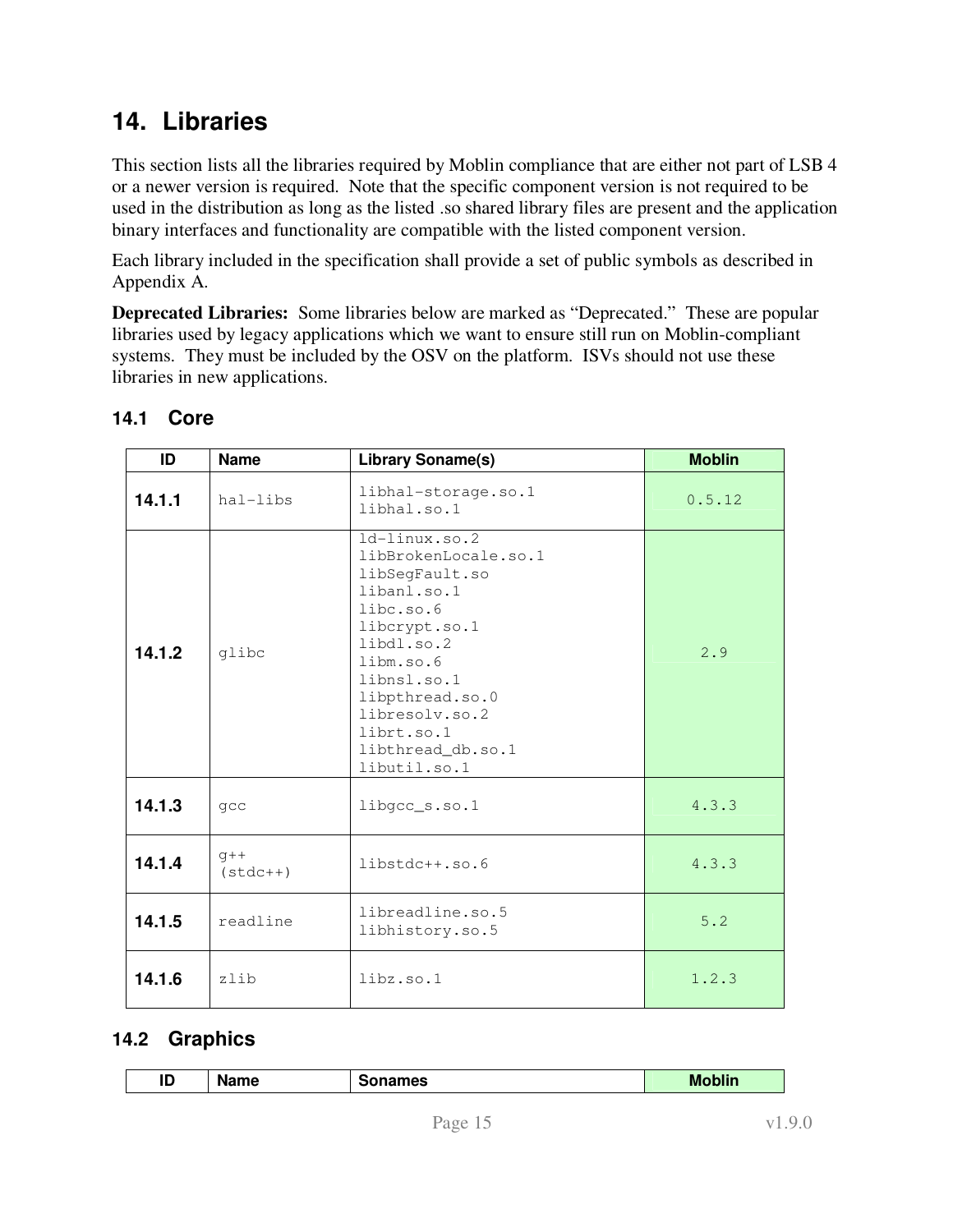| 14.2.1  | libX11        | libX11-xcb.so.1<br>libX11.so.6 | 1.2.1  |
|---------|---------------|--------------------------------|--------|
| 14.2.2  | libXt         | libXt.so.6                     | 1.0.5  |
| 14.2.3  | mesa-libGL    | libGL.so.1                     | 7.4.2  |
| 14.2.4  | libXext       | libXext.so.6                   | 1.0.99 |
| 14.2.5  | libICE        | libICE.so.6                    | 1.0.5  |
| 14.2.6  | libSM         | libSM.so.6                     | 1.1.0  |
| 14.2.7  | libXi         | libXi.so.6                     | 1.2.1  |
| 14.2.8  | mesa-libGLU   | libGLU.so.1                    | 7.4.2  |
| 14.2.9  | libXtst       | libXtst.so.6                   | 1.0.3  |
| 14.2.10 | libXcomposite | libXcomposite.so.1             | 0.4.0  |
| 14.2.11 | libXcursor    | libXcursor.so.1                | 1.1.9  |
| 14.2.12 | libXdamage    | libXdamage.so.1                | 1.1.1  |
| 14.2.13 | libXfixes     | libXfixes.so.3                 | 4.0.3  |
| 14.2.14 | libXinerama   | libXinerama.so.1               | 1.0.3  |
| 14.2.15 | libXrandr     | libXrandr.so.2                 | 1.3.0  |
| 14.2.16 | libXft        | libXft.so.2                    | 2.1.13 |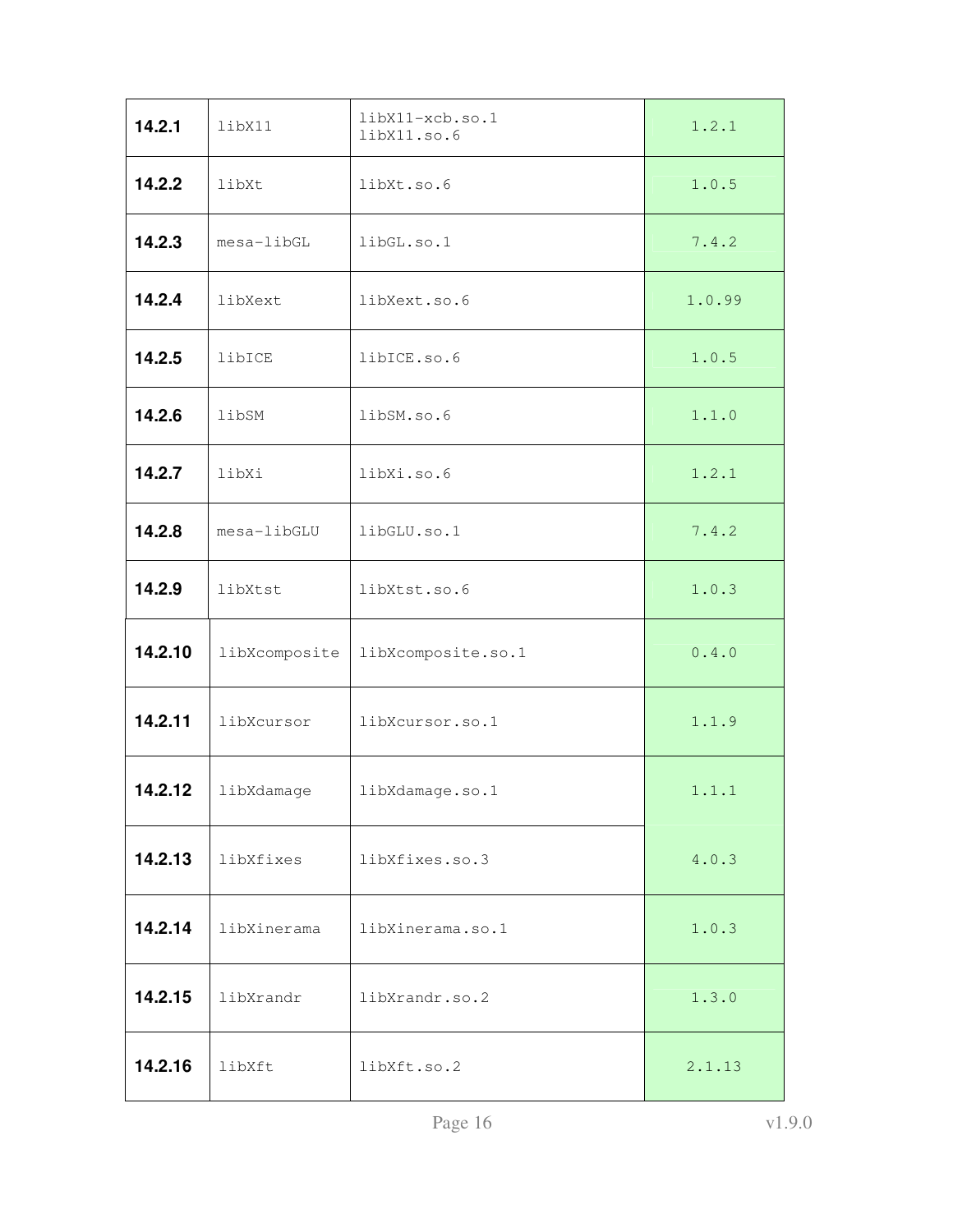| 14.2.17 | libXrender                 | libXrender.so.1 | 0.9.4 |
|---------|----------------------------|-----------------|-------|
| 14.2.18 | libXScrnSaver              | libXss.so.1     | 1.1.3 |
| 14.2.19 | libXv                      | libXv.so.1      | 1.0.4 |
| 14.2.20 | libXxf86vm<br>(Deprecated) | libXxf86vm.so.1 | 1.0.2 |

### **14.3 Moblin Foundations**

| ID     | <b>Name</b>                     | <b>Library Soname(s)</b>                                                                                                         | <b>Moblin</b> |
|--------|---------------------------------|----------------------------------------------------------------------------------------------------------------------------------|---------------|
| 14.3.1 | dhus                            | $libdbus-1.so.3$                                                                                                                 | 1.2.12        |
| 14.3.2 | qlib2                           | $libqio-2.0.so.0$<br>libglib-2.0.so.0<br>libgmodule-2.0.so.0<br>libgobject-2.0.so.0<br>libgthread-2.0.so.0                       | 2.20.1        |
| 14.3.3 | dbus-qlib                       | libdbus-glib-1.so.2                                                                                                              | 0.80          |
| 14.3.4 | atk                             | $libatk-1.0.so.0$                                                                                                                | 1.26          |
| 14.3.5 | cairo                           | libcairo.so.2                                                                                                                    | 1.8.6         |
| 14.3.6 | pango                           | $libpango-1.0.so.0$<br>libpangocairo-1.0.so.0<br>libpangoft2-1.0.so.0<br>libpangox-1.0.so.0 (Deprecated)<br>libpangoxft-1.0.so.0 | 1.24.1        |
| 14.3.7 | $GTK+$<br>GObject<br><b>GDK</b> | $libqtk-x11-2.0.so.0$<br>$libqdk-x11-2.0.so.0$<br>libgdk_pixbuf-2.0.so.0<br>libgdk_pixbuf_xlib-2.0.so.0<br>libgailutil.so.18     | 2.16.1        |
| 14.3.8 | sqlite                          | libsqlite3.so.0                                                                                                                  | 3.6.13        |
| 14.3.9 | GConf<br>(or GConf-<br>dbus)    | libgconf-2.so.4                                                                                                                  | 2.16.0        |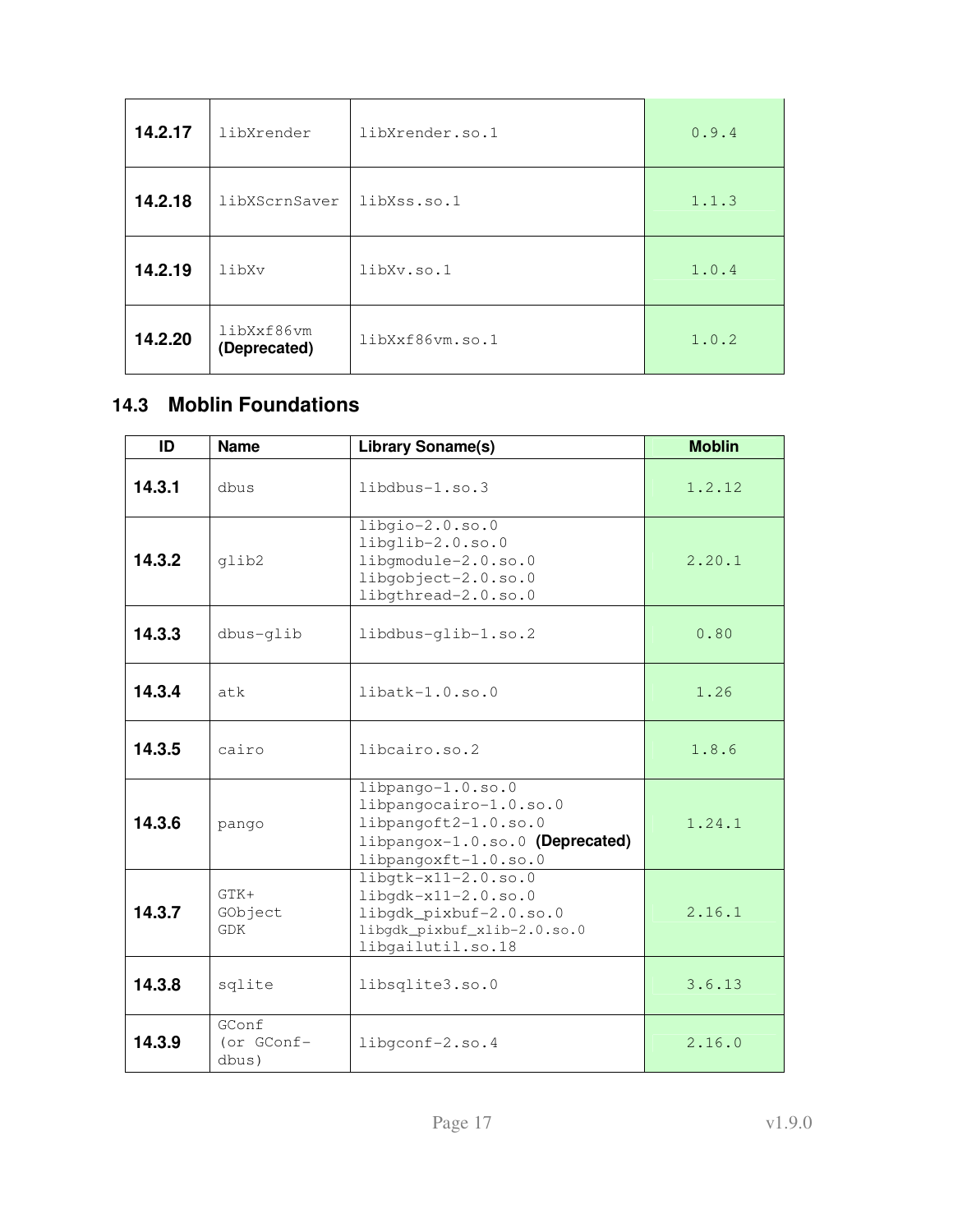| 14.3.10 | avahi                | libavahi-client.so.3<br>libavahi-common.so.3<br>libavahi-core.so.6                                                      | 0.6.24                                  |
|---------|----------------------|-------------------------------------------------------------------------------------------------------------------------|-----------------------------------------|
| 14.3.11 | telepathy-<br>glib   | libtelepathy-glib.so.0                                                                                                  | 0.7.28                                  |
| 14.3.12 | eds<br>(or eds-dbus) | libedataserverui-1.2.so.8<br>libedataserver-1.2.so.11<br>libebook-1.2.so.9<br>$liberal-1.2. so.7$<br>libcamel-1.2.so.14 | $2.25.91$ now,<br>2.26 when<br>released |
| 14.3.13 | bluez                | libbluetooth.so.3                                                                                                       | 4.40, 4.53<br>recommended               |
| 14.3.14 | clutter              | libclutter-glx-1.0.so.0                                                                                                 | 1.0                                     |
| 14.3.15 | clutter-box2d        | $libclutter-box2d-0.9.so.0$                                                                                             | $0.9$ now,<br>$v1.0$ when<br>released   |
| 14.3.16 | clutter-gtk          | libclutter-gtk-0.10.so.0                                                                                                | $0.10$ now,<br>$v1.0$ when<br>released  |
| 14.3.17 | clutter-gst          | libclutter-gst-0.10.so.0                                                                                                | $0.10$ now,<br>$v1.0$ when<br>released  |
| 14.3.18 | clutter-qt           | libclutter-qt-0.9.so.0                                                                                                  | $0.9.2$ now,<br>$v1.0$ when<br>released |
| 14.3.19 | gupnp                | libgupnp-1.0.so.2                                                                                                       | 0.12.6                                  |
| 14.3.20 | gssdp                | libgssdp-1.0.so.1                                                                                                       | 0.6.4                                   |
| 14.3.21 | pulseaudio           | libpulse-browse.so.0<br>libpulse-mainloop-glib.so.0<br>libpulse-simple.so.0<br>libpulse.so.0                            | 0.9.15                                  |
| 14.3.22 | policykit            | libpolkit-dbus.so.2<br>libpolkit-grant.so.2<br>libpolkit.so.2                                                           | $0.9$ now,<br>$1.0$ when<br>released    |
| 14.3.23 | bickley              | libbickley-0.4.so.0<br>libkozo.so.0                                                                                     | 0.4                                     |
| 14.3.24 | PIM Services         |                                                                                                                         | 33                                      |
| 14.3.25 | sync<br>evolution    | libsynthesis.so.0                                                                                                       | 0.8.1                                   |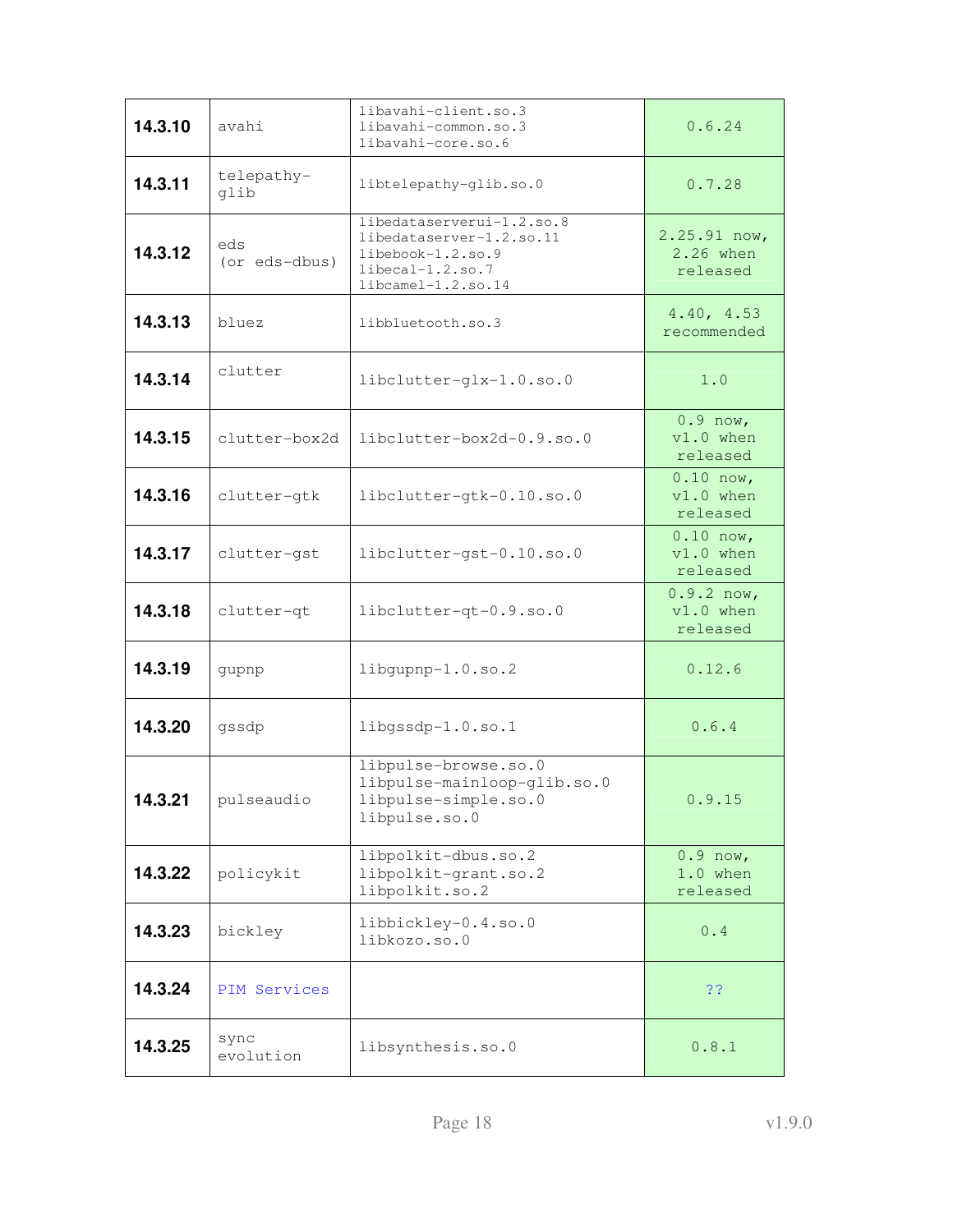| 14.3.26 | mojito                          | libmojito-client.so.1<br>libmojito-keystore.so.0                                                                                                                                                                           | 0.13.8.1         |
|---------|---------------------------------|----------------------------------------------------------------------------------------------------------------------------------------------------------------------------------------------------------------------------|------------------|
| 14.3.27 | rest                            | librest.so.0                                                                                                                                                                                                               | $rest-0.3.1$     |
| 14.3.28 | xulrunner                       | libmozjs.so                                                                                                                                                                                                                | $1.9.2$ alpre    |
| 14.3.29 | clutter-<br>mozembed            | libcluttermozembed.so.0                                                                                                                                                                                                    | $0.0 - 20090518$ |
| 14.3.30 | mozilla<br>headless<br>services | $libmhs-1.0.so.0$                                                                                                                                                                                                          | 0.1.0            |
| 14.3.31 | poppler                         | libpoppler.so.4                                                                                                                                                                                                            | 0.10.6           |
| 14.3.32 | poppler-glib                    | libpoppler-glib.so.4                                                                                                                                                                                                       | 0.10.6           |
| 14.3.33 | qt3<br>(Deprecated)             | libqt-mt.so.3<br>libqui.so.1                                                                                                                                                                                               | 3.3.8            |
| 14.3.34 | qt                              | libQtCore.so.4<br>libQtDBus.so.4<br>libQtNetwork.so.4<br>libQtScript.so.4<br>libQtSql.so.4<br>libQtTest.so.4<br>libQtXml.so.4<br>libQtXmlPatterns.so.4                                                                     | 4.5.0            |
| 14.3.35 | $qt - x11$                      | libQt3Support.so.4<br>libOtAssistantClient.so.4<br>libQtDesigner.so.4<br>libQtDesignerComponents.so.4<br>libQtGui.so.4<br>libQtHelp.so.4<br>libQtOpenGL.so.4<br>libQtScriptTools.so.4<br>libQtSvg.so.4<br>libQtWebKit.so.4 | 4.5.0            |

### **14.4 Media**

| ID<br>oblin.<br>Name.<br>mes<br>мc<br>æ. |
|------------------------------------------|
|------------------------------------------|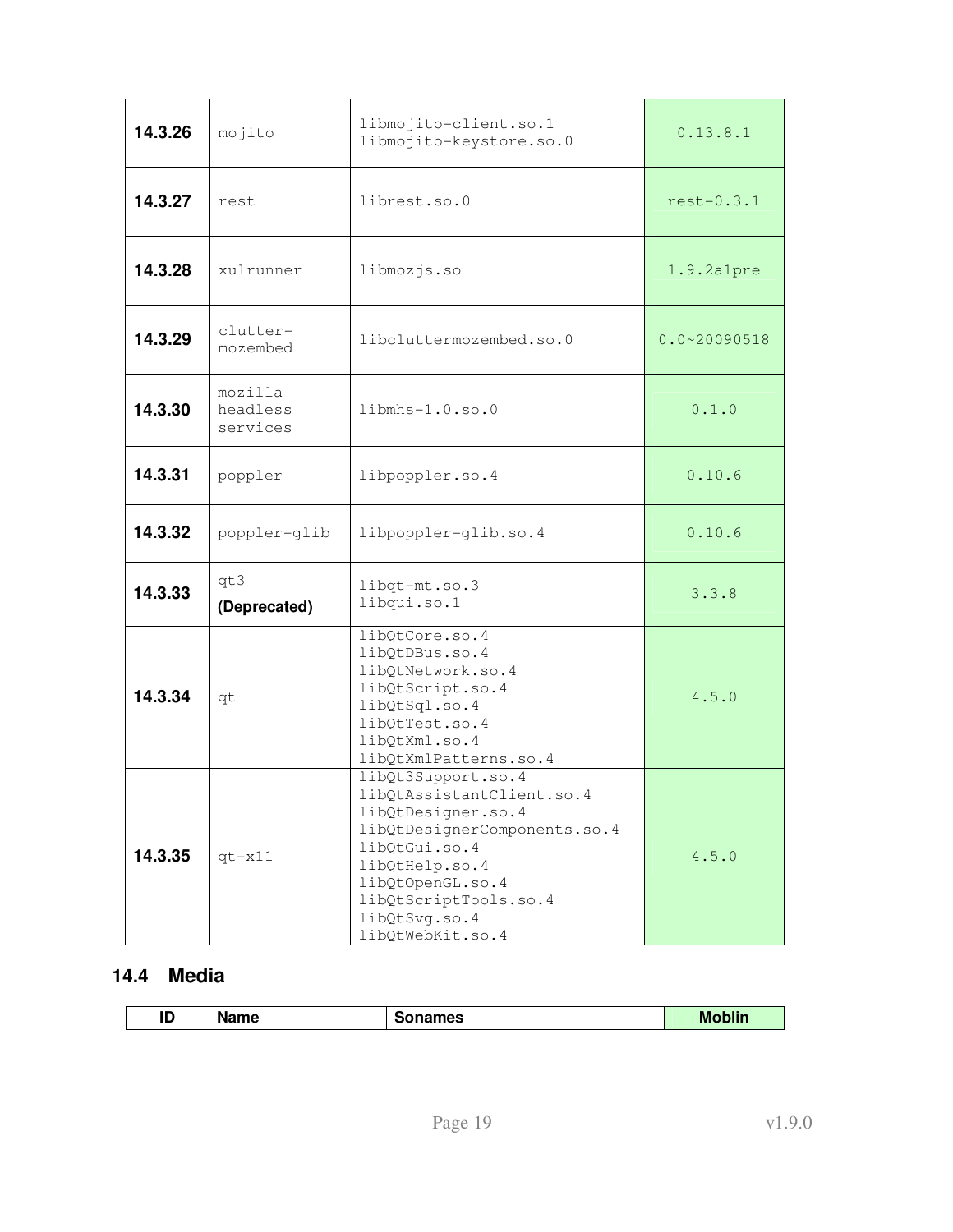| 14.4.1 | gstreamer        | libgstbase-0.10.so.0<br>libgstcontroller-0.10.so.0<br>libgstdataprotocol-0.10.so.0<br>libgstnet-0.10.so.0<br>libgstreamer-0.10.so.0 | 0.10.22 |
|--------|------------------|-------------------------------------------------------------------------------------------------------------------------------------|---------|
| 14.4.2 | gst-plugins-base | libgstinterfaces-0.10.so.0                                                                                                          | 0.10.22 |
| 14.4.3 | alsa-lib         | libasound.so.2                                                                                                                      | 1.0.20  |
| 14.4.4 | libogg           | libogg.so.0                                                                                                                         | 1.1.3   |
| 14.4.5 | libyorbis        | libvorbis.so.0<br>libyorbisenc.so.2<br>libyorbisfile.so.3                                                                           | 1.2.0   |
| 14.4.6 | libcanberra      | libcanberra.so.0                                                                                                                    | 0.1     |
| 14.4.7 | libcanberra-qtk2 | libcanberra-gtk.so.0                                                                                                                | 0.1     |

## **14.5 Connectivity**

| ID     | <b>Name</b>                 | <b>Sonames</b>                    | <b>Moblin</b> |
|--------|-----------------------------|-----------------------------------|---------------|
| 14.5.1 | openobex                    | libopenobex.so.1                  | 1.5           |
| 14.5.2 | libnl                       | libnl.so.1                        | 1.1           |
| 14.5.3 | libusb                      | $libush-0.1.so.4$                 | 0.1.12        |
| 14.5.4 | libnotify                   | libnotify.so.1                    | 0.4.5         |
| 14.5.5 | wpa_supplicant              | NA (802.11 authentication)        | 0.6.9         |
| 14.5.6 | dhcp                        | NA (dynamic IP network<br>config) | 4.0           |
| 14.5.7 | wireless-tools<br><b>NA</b> |                                   | 29            |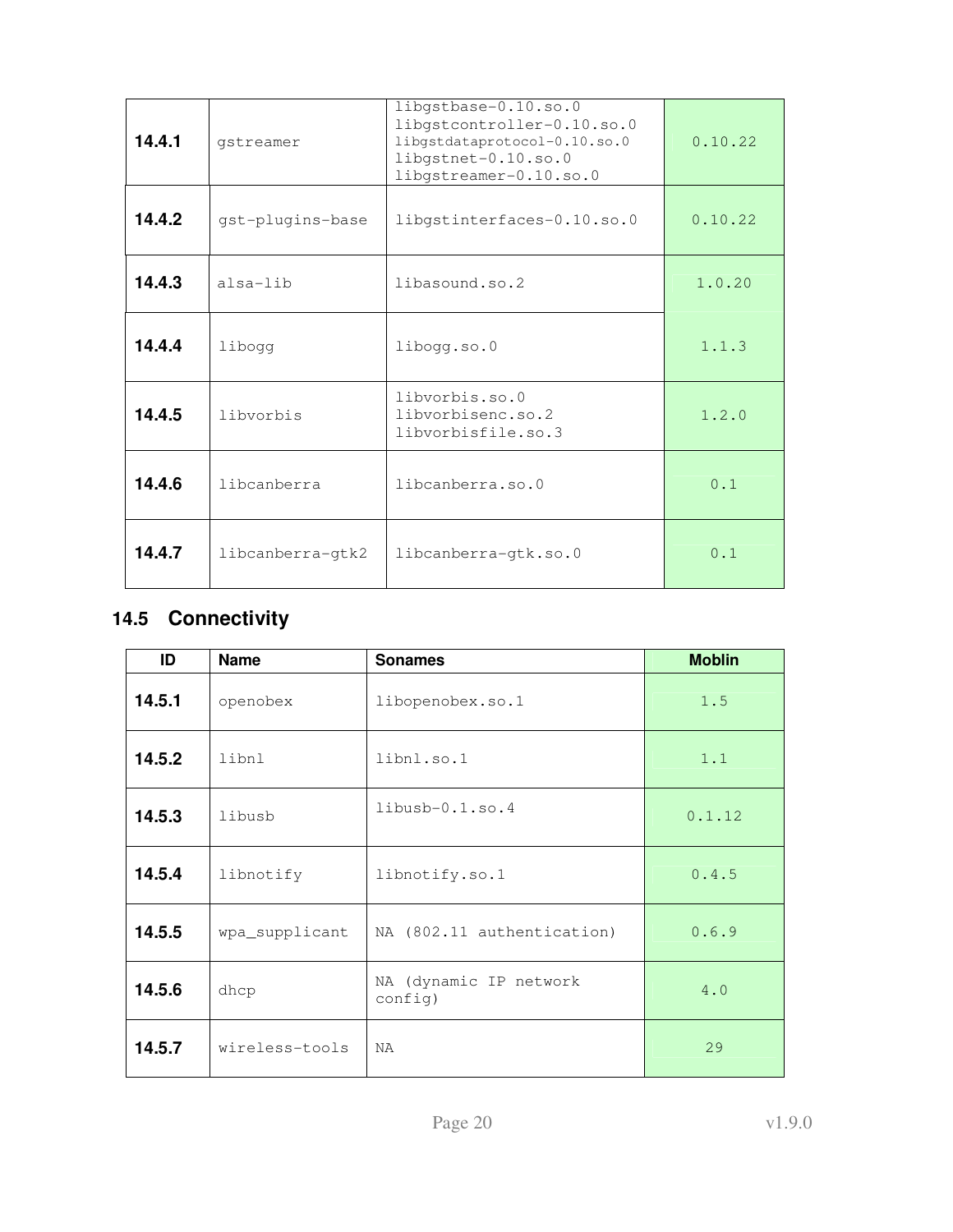| 14.5.8  | NA (routing and network<br>iproute<br>device tools) |                             | 2.6.28 |
|---------|-----------------------------------------------------|-----------------------------|--------|
| 14.5.9  | NA (basic networking tools)<br>net-tools            |                             | 1.60   |
| 14.5.10 | wimax-tools                                         | NA (wimax connection tools) | 1.4.2  |

## **14.6 General**

| ID                                                                                                         | <b>Name</b>                   | <b>Sonames</b>                                                      | <b>Moblin</b> |
|------------------------------------------------------------------------------------------------------------|-------------------------------|---------------------------------------------------------------------|---------------|
| 14.6.1                                                                                                     | aspell                        | libaspell.so.15                                                     | 0.60.6        |
| 14.6.2                                                                                                     | bzip2-libs                    | libbz2.so.1                                                         | 1.0.5         |
| 14.6.3                                                                                                     | farsight2                     | libgstfarsight-0.10.so.0                                            | 0.0.9         |
| 14.6.4                                                                                                     | fontconfig                    | libfontconfig.so.1                                                  | 2.6.0         |
| 14.6.5                                                                                                     | freetype                      | libfreetype.so.6                                                    | 2.3.5         |
| 14.6.6                                                                                                     | Gmp                           | libgmp.so.3                                                         | 4.2.3         |
| 14.6.7                                                                                                     | gnome-keyring                 | libgnome-keyring.so.0                                               | 2.26.1        |
| 14.6.8                                                                                                     | gnutls                        | libgnutls-extra.so.26<br>libgnutls-openssl.so.26<br>libgnutls.so.26 | 2.6.6         |
| libbonobo-2.so.0<br>libbonobo<br>14.6.9<br>libbonobo-activation.so.4<br>(Deprecated)<br>libbonoboui-2.so.0 |                               | 2.24.1                                                              |               |
| 14.6.10                                                                                                    | libcroco<br>libcroco-0.6.so.3 |                                                                     | 0.6.1         |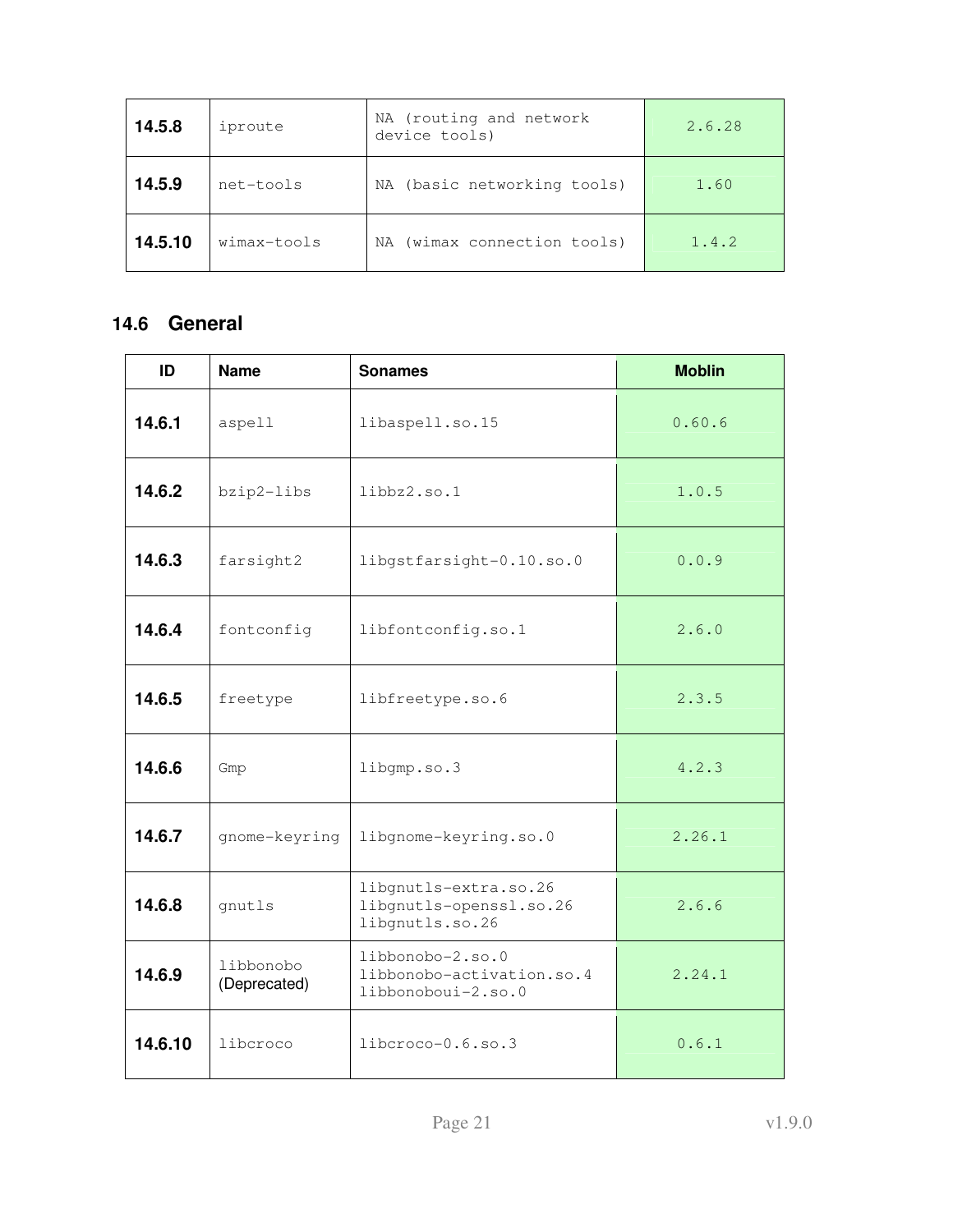| 14.6.11 | libexif<br>libexif.so.12                                                                             |                                         | 0.6.16         |
|---------|------------------------------------------------------------------------------------------------------|-----------------------------------------|----------------|
| 14.6.12 | libexpat                                                                                             | libexpat.so.1                           | 2.0.1          |
| 14.6.13 | libfakekey                                                                                           | libfakekey.so.0                         | 0.1            |
| 14.6.14 | libgcrypt                                                                                            | libgcrypt.so.11                         | 1.4.4          |
| 14.6.15 | libglade2                                                                                            | libglade-2.0.so.0                       | 2.6.4          |
| 14.6.16 | libgphoto2                                                                                           | libgphoto2.so.2<br>libgphoto2_port.so.0 | 2.4.4          |
| 14.6.17 | libjpeg                                                                                              | libjpeg.so.62                           | 6 <sub>b</sub> |
| 14.6.18 | liblcms                                                                                              | liblcms.so.1                            | 1.18           |
| 14.6.19 | libncurses                                                                                           | libncurses.so.5<br>libncursesw.so.5     | 5.6            |
| 14.6.20 | libORBit-2.so.0<br>libOrbit-2<br>libORBit-imodule-2.so.0<br>(Deprecated)<br>libORBitCosNaming-2.so.0 |                                         | 2.14.17        |
| 14.6.21 | libpam                                                                                               | libpam.so.0                             | 1.0.4          |
| 14.6.22 | libpng                                                                                               | libpng12.so.0                           | 1.2.35         |
| 14.6.23 | librsvg2                                                                                             | librsvg-2.so.2                          | 2.26.0         |
| 14.6.24 | libsamplerate                                                                                        | libsamplerate.so.0                      | 0.1.7          |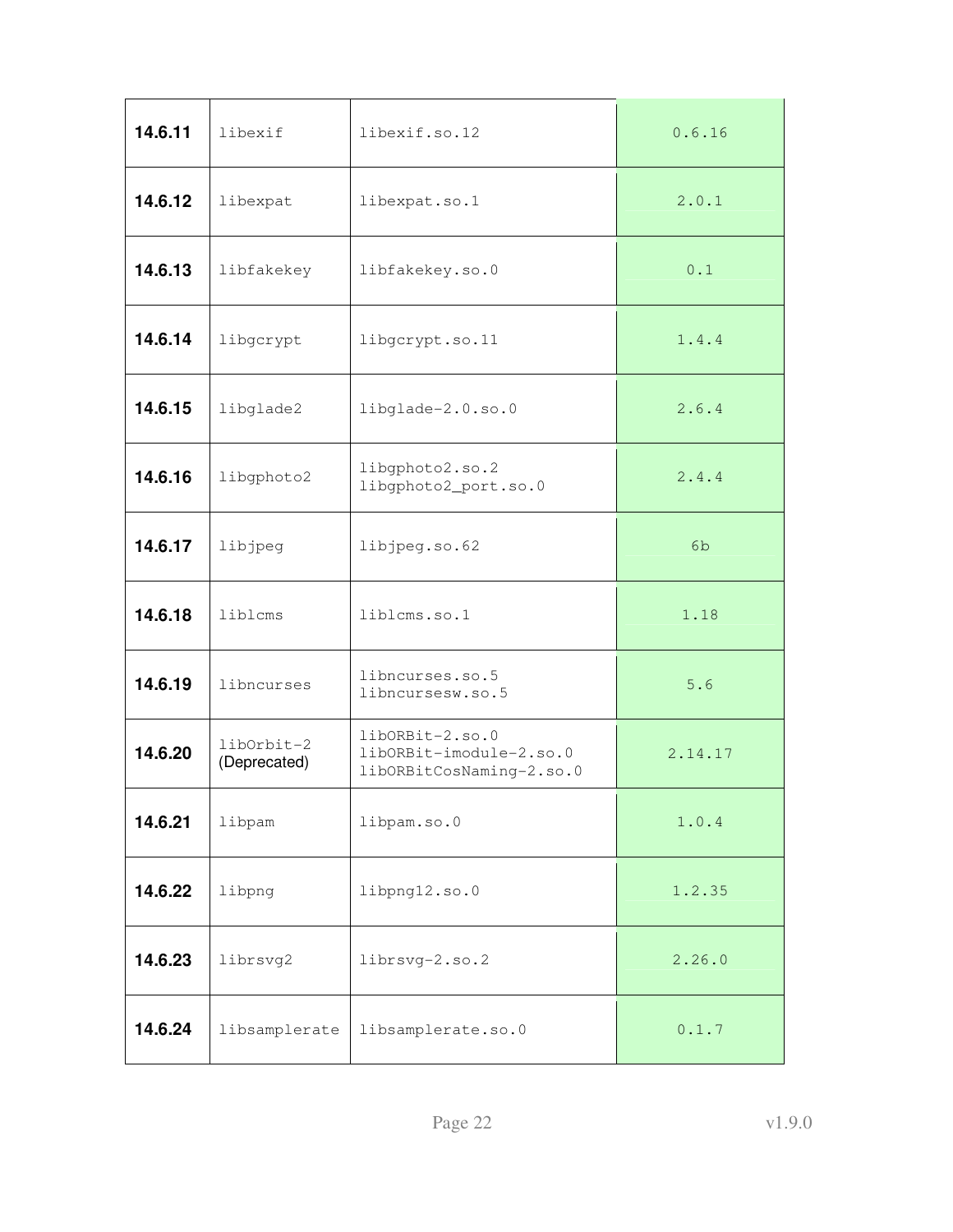| 14.6.25 | libsndfile<br>libsndfile.so.1                                          |                                                 | 1.0.17 |
|---------|------------------------------------------------------------------------|-------------------------------------------------|--------|
| 14.6.26 | libsoup                                                                | libsoup-2.4.so.1<br>libsoup-gnome-2.4.so.1      | 2.26.1 |
| 14.6.27 | libtiff                                                                | libtiff.so.3<br>libtiffxx.so.3                  | 3.8.2  |
| 14.6.28 | libxml2                                                                | libxml2.so.2                                    | 2.7.3  |
| 14.6.29 | nspr                                                                   | libnspr4.so<br>libplds4.so<br>libplc4.so        | 4.7.3  |
| 14.6.30 | nss                                                                    | libsmime3.so<br>libnss3.so<br>libss13.so        | 3.12.3 |
| 14.6.31 | liblber-2.4.so.2<br>libldap-2.4.so.2<br>openldap<br>libldap_r-2.4.so.2 |                                                 | 2.4.12 |
| 14.6.32 | pam                                                                    | libpam.so.0<br>libpam_misc.so.0<br>libpamc.so.0 | 1.0.4  |
| 14.6.33 | <b>SDL</b><br>$libSDL-1.2.so.0$                                        |                                                 | 1.2.13 |
| 14.6.34 | SDL_image<br>libSDL_image-1.2.so.0                                     |                                                 | 1.2.7  |
| 14.6.35 | SDL_mixer<br>libSDL_mixer-1.2.so.0                                     |                                                 | 1.2.8  |
| 14.6.36 | libSDL_net-1.2.so.0<br>SDL_net                                         |                                                 | 1.2.7  |
| 14.6.37 | libSDL_ttf-2.0.so.0<br>SDL_ttf                                         |                                                 | 2.0.9  |
| 14.6.38 | telepathy-<br>farsight                                                 | libtelepathy-farsight.so.0                      | 0.0.6  |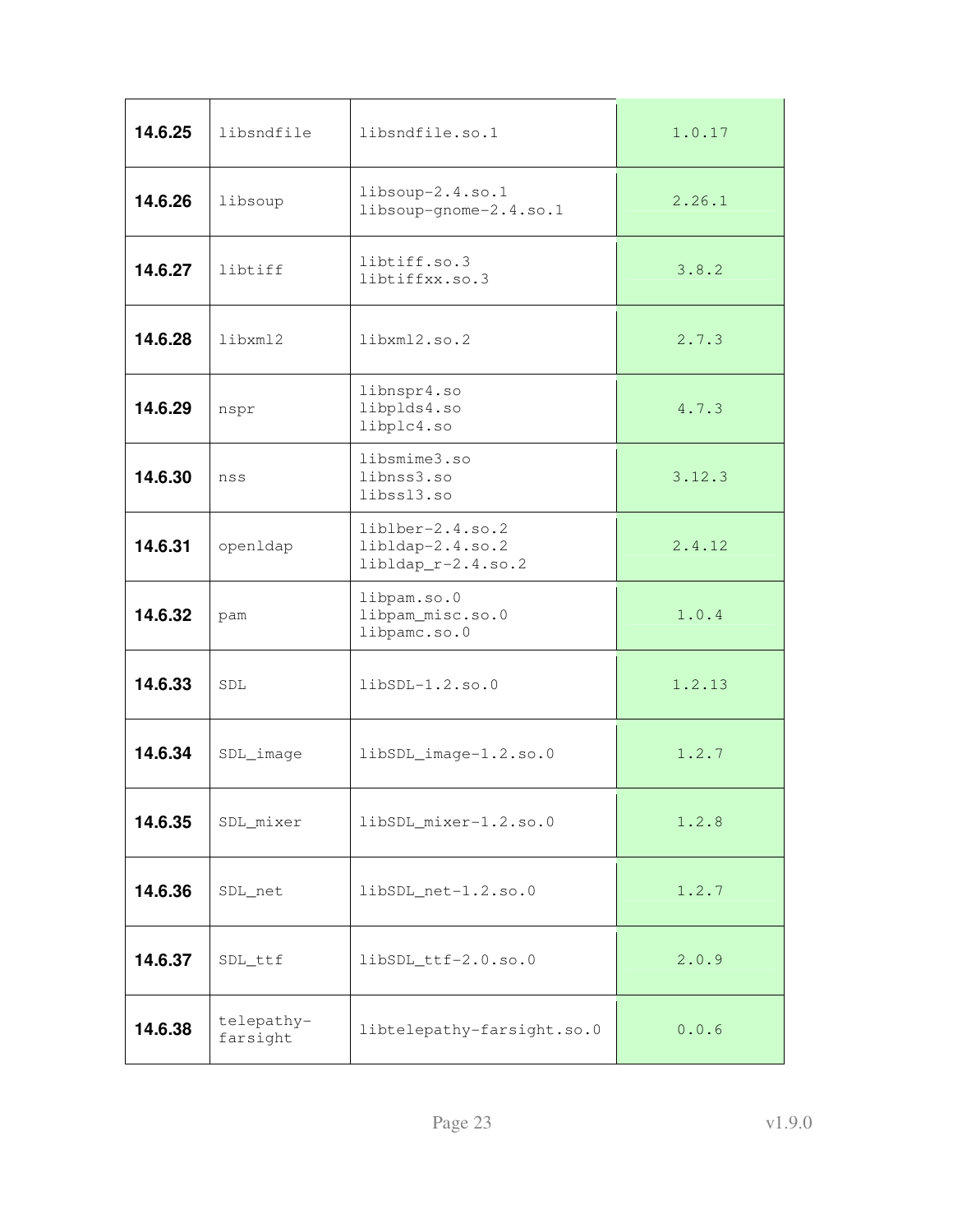| 14.6.39 | telepathy-<br>libmissioncontrol-<br>mission-<br>client.so.0<br>control |                               | 4.67   |
|---------|------------------------------------------------------------------------|-------------------------------|--------|
| 14.6.40 | unique                                                                 | $libunique-1.0.so.0$          | 1.0.6  |
| 14.6.41 | xslt                                                                   | libxslt.so.1<br>libexslt.so.0 | 1.1.24 |

## **14.7 Libraries still under review**

| <b>TD</b> | Name<br>Sonames                                         |                                    | Moblin   |
|-----------|---------------------------------------------------------|------------------------------------|----------|
| 14.7.1    | gnome-desktop<br>(Deprecated)                           | libgnome-desktop-2.so              | 2.26.0   |
| 14.7.2    | qnome-menus                                             | libgnome-menu.so                   | 2.26.1   |
| 14.7.3    | jana                                                    | libjana-ecal.so<br>libjana.so      | 20090319 |
| 14.7.4    | libical.so<br>libical<br>libicalss.so<br>libicalvcal.so |                                    | 0.43     |
| 14.7.5    | PolicyKit-<br>libpolkit-gnome.so<br>qnome-libs          |                                    | 0.9.2    |
| 14.7.6    | startup-<br>notification                                | libstartup-notification-<br>1.so.0 | 0.9      |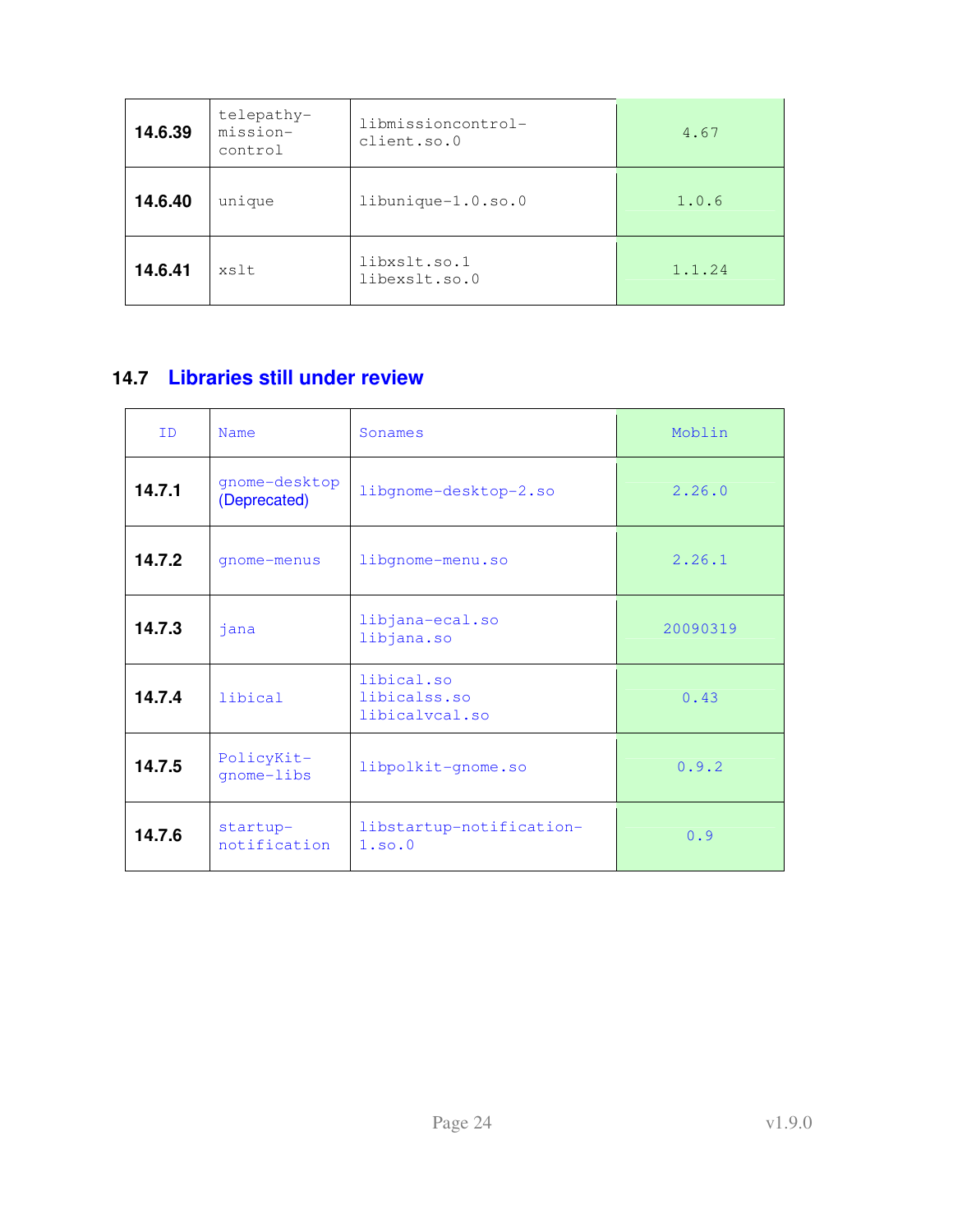# **15. Platform Vertical Specific Requirements**

### **15.1 Netbook**

Required libraries for Netbook only.

| ID     | <b>Name</b> | <b>Library Soname(s)</b> | <b>Moblin</b> |
|--------|-------------|--------------------------|---------------|
| 15.1.1 | nbtk        | $libnbtk-1.0.so$         | 0.7.4         |

### **15.2 Mobile Internet Device (MID)**

This section still undefined.

- Security and Manageability
- Telephony components
- Touch screen components
- Memory requirements
- Camera infrastructure/libraries

## **15.3 In-vehicle Infotainment (IVI)**

This section still undefined.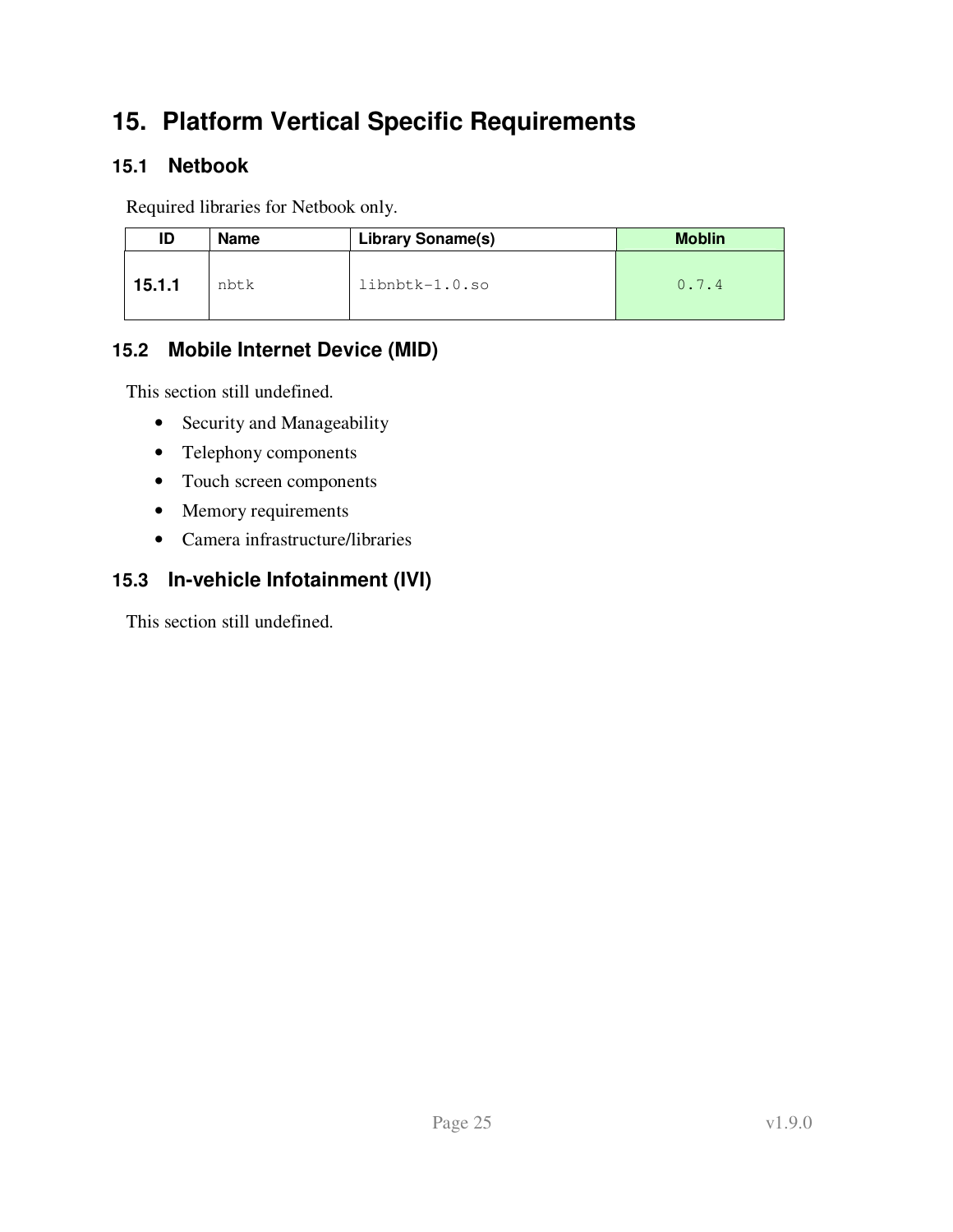# **16. ISV Compliance**

This section describes the requirements for ISV compliance but is incomplete without the full specification. ISVs are expected to understand the OSV compliance requirements.

See section 2 for links to the ISV compliance tools.

### **16.1 Packaging**

| ID     | <b>Name</b>                 | <b>Description</b>                                                                                                                                                                                                                                                                                                                                                                                                                                                                                                                                       |  |  |
|--------|-----------------------------|----------------------------------------------------------------------------------------------------------------------------------------------------------------------------------------------------------------------------------------------------------------------------------------------------------------------------------------------------------------------------------------------------------------------------------------------------------------------------------------------------------------------------------------------------------|--|--|
| 16.1.1 | RPM and<br><b>DEB</b>       | The application is provided as both RPM and DEB format packages.                                                                                                                                                                                                                                                                                                                                                                                                                                                                                         |  |  |
| 16.1.2 | Package<br>Template         | The application provides all the values shown in the package template.<br>(minimal required features)                                                                                                                                                                                                                                                                                                                                                                                                                                                    |  |  |
| 16.1.3 | Package<br><b>Structure</b> | Packages shall be created so the native package management system knows<br>which files are installed. Queries on installed packages using standard<br>package management tools shall work as expected. Examples:<br>Report the package a file belongs to:<br>\$ rpm -q -whatprovides <file> or \$ dpkg -S <file><br/>List all files installed by a package:<br/><math>\text{Sym} - \text{ql} &lt; pkg</math> or <math>\text{Sh} - \text{L} &lt; pkg</math><br/>Packages that install all files in a post install script are not compliant.</file></file> |  |  |
| 16.1.4 | Uninstall                   | The application cleanly uninstalls when the package is uninstalled leaving the<br>system in the state it was in prior to installation (excepting any user-added<br>files or configuration)                                                                                                                                                                                                                                                                                                                                                               |  |  |

### **16.2 Desktop Integration**

See the OSV desktop integration requirements in section 1.

| ID     | <b>Name</b>   | <b>Description</b>                                                                                                                                                                           |
|--------|---------------|----------------------------------------------------------------------------------------------------------------------------------------------------------------------------------------------|
| 16.2.1 | .desktop file | A desktop file MUST be installed under /usr/share/applications and contain<br>values for at least the following fields: Name, Comment, [Exec or Link], Icon,<br>Type, Categories             |
| 16.2.2 | Icon          | The picture file specified in the Icon field of the .desktop file must be either<br>SVG or PNG format. If PNG format, the following sizes must be provided:<br>16x16, 32x32, 64x64, 128x128. |

### **16.3 Library Use**

| חו<br>שו | <b>Name</b> | <b>Description</b> |    |
|----------|-------------|--------------------|----|
|          |             | Page 26            | u. |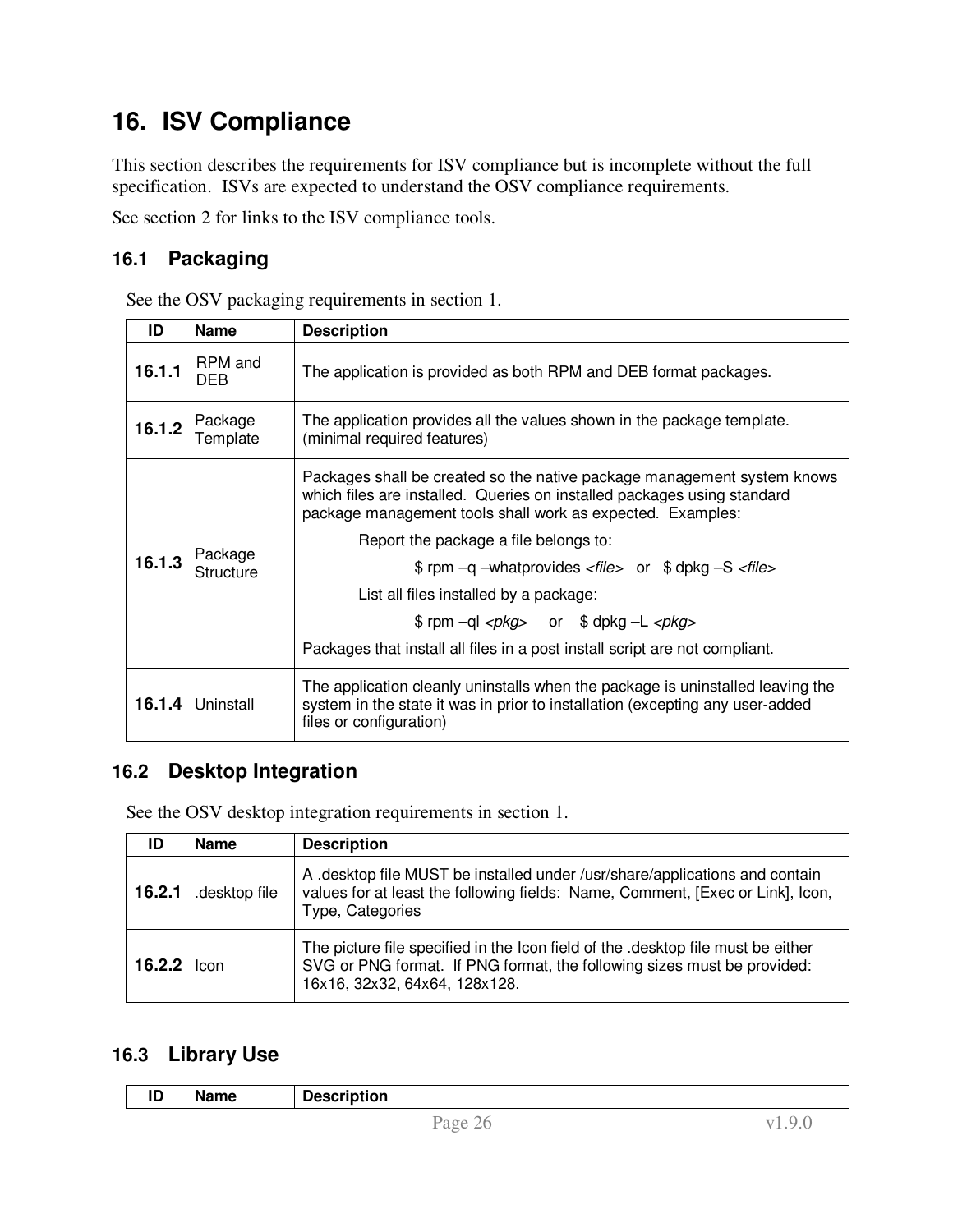|        | Moblin<br>Libraries | An application may link with libraries as specified below:                                                                                                                                                                                                                                                                                                                                                |
|--------|---------------------|-----------------------------------------------------------------------------------------------------------------------------------------------------------------------------------------------------------------------------------------------------------------------------------------------------------------------------------------------------------------------------------------------------------|
| 16.3.1 |                     | Dynamically link with libraries in the Moblin compliance specification.<br>These libraries will already be available in Moblin-compliant distributions                                                                                                                                                                                                                                                    |
|        |                     | Statically link with the library, thereby building the library into the<br>application binary                                                                                                                                                                                                                                                                                                             |
|        |                     | Dynamically link with libraries that are installed with the application as<br>long as the following requirements are met:                                                                                                                                                                                                                                                                                 |
|        |                     | the provided libraries are themselves Moblin compliant                                                                                                                                                                                                                                                                                                                                                    |
|        |                     | the provided libraries are installed in /opt under a directory that is<br>unique to the application or vendor. Domain name spaces are<br>recommended such as /opt/ <domain>/<app name="">. (e.g.<br/>/opt/abc.com/foo.app). Libraries or supporting files may<br/>not be installed in directories that are part of the standard<br/>lookup path such as /usr/lib, /lib, /usr/include, etc.</app></domain> |
|        |                     | Note that in order for your application to find these libraries at runtime<br>you need to either use linker rpath to find the library or enable Idconfig<br>to find them.                                                                                                                                                                                                                                 |

### **16.4 Quality Recommendations**

The following are not required for compliance but are strong recommendations.

#### **16.4.1 Compiler Settings**

When building Moblin v2 binaries, use the following build flags:

-march=core2 -mtune=generic -mfpmath=sse -Os

#### **16.4.2 Power management**

For guidelines on creating power-friendly applications, see http://www.lesswatts.org/projects/applications-power-management/.

| ID     | <b>Name</b>               | <b>Description</b>                                                                                                                                                                                                               |
|--------|---------------------------|----------------------------------------------------------------------------------------------------------------------------------------------------------------------------------------------------------------------------------|
|        | 16.4.3 App Device         | An application should avoid keeping device files open when the device is not in<br>use at that moment. For example when the user puts a media player on<br>"pause," the audio device is not in use and should not be open.       |
|        | 16.4.4 App Idle           | The application should not consume significant system resources when it is<br>running but not active. Background activity (such as indexing or scanning<br>files) shall be allowed to be controlled by the Power Policy Manager. |
| 16.4.5 | App Polling<br>and Timers | Avoid polling, but if polling, use group timers. See g_timeout_add_seconds().                                                                                                                                                    |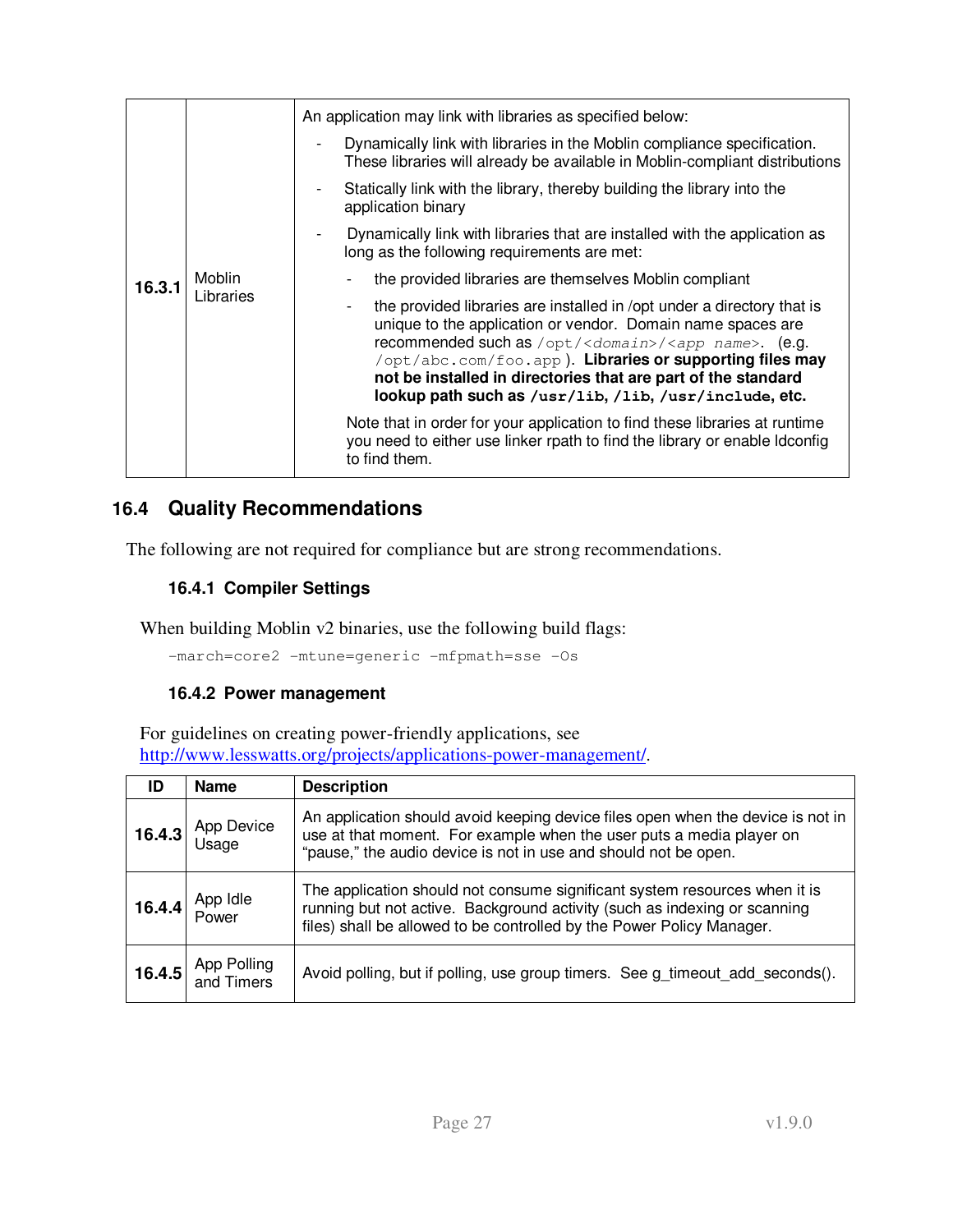#### **16.4.6 Startup Time**

| ID     | <b>Name</b>       | <b>Description</b>                                                                                                       |
|--------|-------------------|--------------------------------------------------------------------------------------------------------------------------|
| 16.4.7 | Visual<br>Startup | The application provides a visual indication of starting up within 0.5 seconds of<br>the user launching the application. |
|        | $16.4.8$ Startup  | The user shall be able to interact with the application user interface within 5<br>seconds of launching the application. |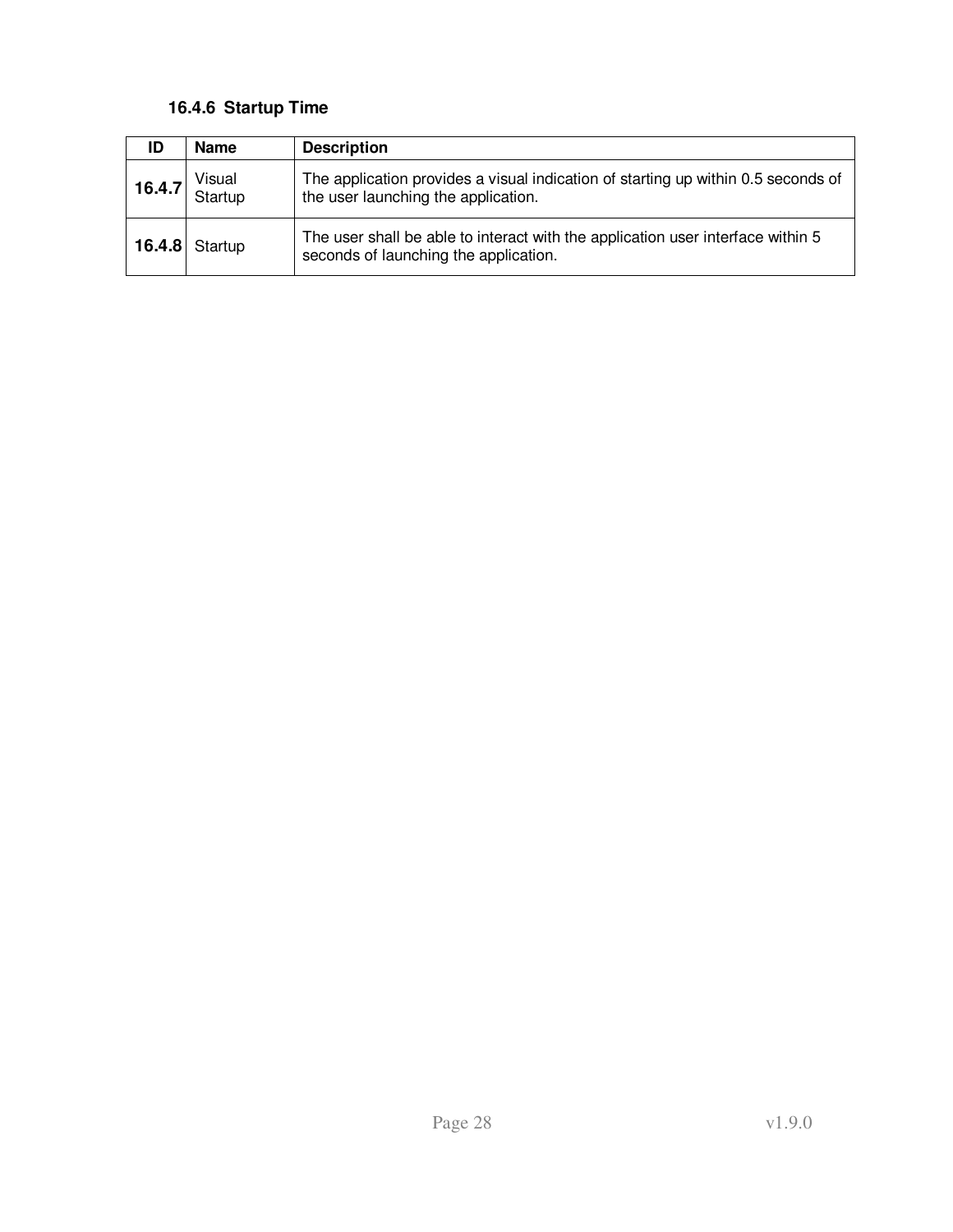## **17. Changes between Specification Versions**

### **17.1 0.6.3 to 1.9.0**

- Numbering sequence adjusted to reflect 2.0 as the intended first release
- Under performance, MID characteristics have been replaced by a second Netbook entry, and these are now distinguished as SDD and HDD; an HDD-based boot time expectation is added
- Explicitly stated that the LSB dynamic linker is not required to be used for applications, but distributions must still provide it for LSB conformance
- The reference to LSB 4.0 is expended to list the actual specifications involved
- The clutter library versions are updated (clutter to 1.0, clutter-gst and clutter-gtk to 0.10)
- The freedesktop.org standards have their links spelled out, and the mime reference is updated to 0.18
- In the suspend section, it is clarified there is no requirement for S4 support
- Improved wording for version requirements for libraries, and a similar version comment added to the Python and Perl sections
- Audio frequencies were listed as KHz when they really are in Hz
- Libraries dropped since the previous version: libiw, libpopt, libpulsecore-0.9.15, libcidn, libperl, libsmltk, libgvfscommon, libgvfscommon-dnssd, libQtLucene, libusbpp-1.0, libwimax11.so.0, libdhcp-1.99.so.1, libsyncevo-dbus, libgypsy, libgeoclue, libgdbus
- Library deprecated since previous version: libpangox
- Library dropped since previous version: libpyglib-2.0.so.0, replaced with a requirement for the gtk and gobject modules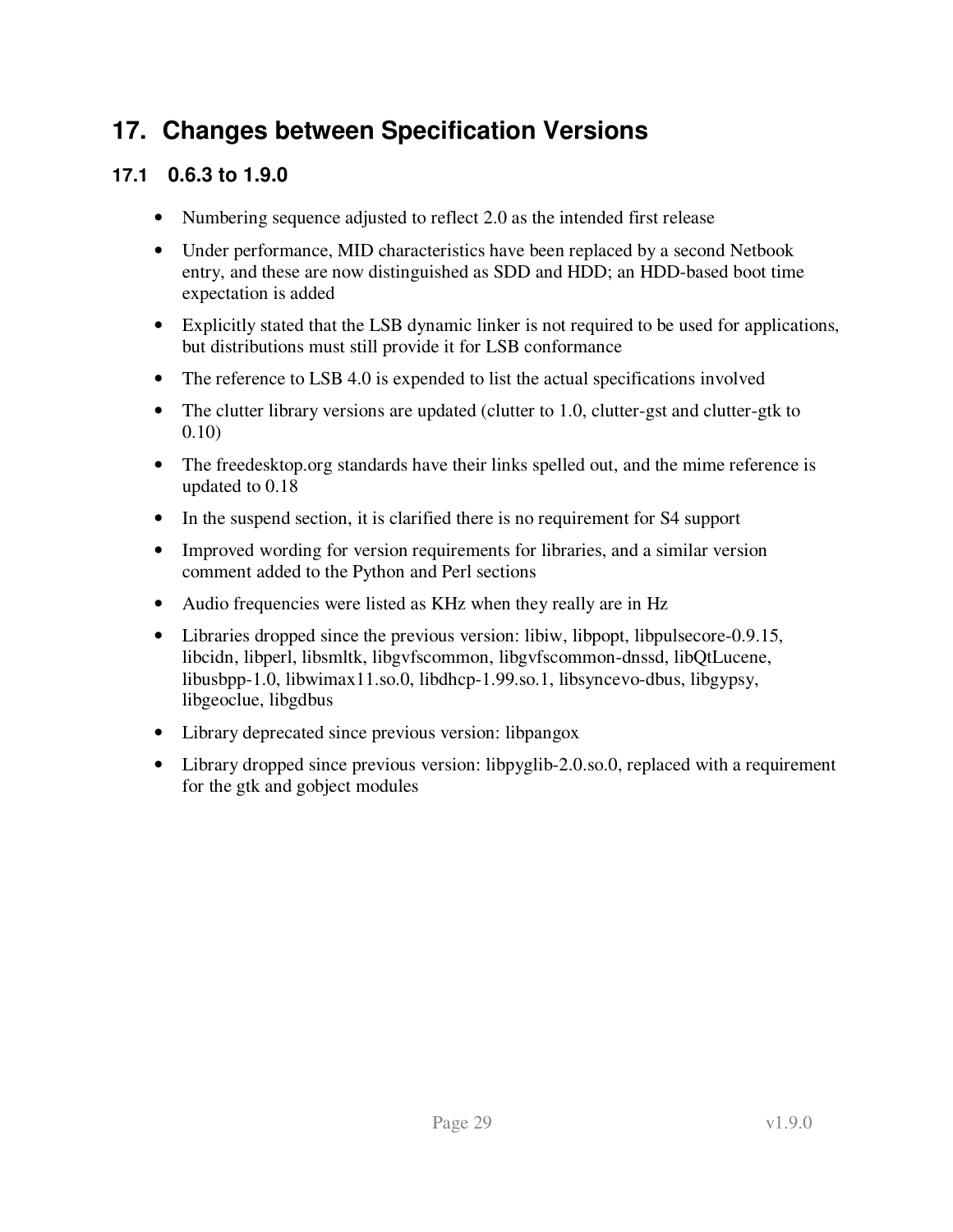## **18. Open or Unresolved Areas**

- Is ELF information needed for Atom (bug 5753)
- Clarify Moblin package format requirements (bugs 5754 and 5776)
- Non-library components are listed in section 14.5, these would perhaps better be listed in a separate section for commands (bug 5756)
- Required bluez version needs clarification (bug 5759)
- More codec specifications needed (bug 5785)
- No profile for mp3 (bug 5787)
- Inaccurate description of browser plugin requirements (bug 5810)
- Problem with incompatible naming of tiff libraries across distros (bug 5889)
- Are libQtWebKit and libQtXmlPatterns required? (bug 5983)
- Are specific locales required (bug 6023)
- Should libSDL\_net be required (bug 6055)
- Clean up / combine sections 19, 20
- Complete disposition of 14.7 Libraries Still Under Review either move into spec, drop, or turn into issues here for tracking
- Fill in or drop empty sections, such as 14.3.4 PIM Services

### **18.1 Requested Standards (not yet part of spec)**

This is a list of issues faced and standards requested for Moblin v2.

| <b>Item</b> | <b>Request for standard</b>                                                                                                                                                                        | Status              |
|-------------|----------------------------------------------------------------------------------------------------------------------------------------------------------------------------------------------------|---------------------|
| 18.2        | USB mount location (/media/disk)                                                                                                                                                                   |                     |
| 18.3        | Location for media (at least during import)                                                                                                                                                        |                     |
| 18.4        | Standard folders for Music, Pictures, Videos, Documents.<br>(Desktop?). Recommendation to media applications to look in<br>these folders.                                                          |                     |
| 18.5        | Valid EDID block LCD size data.<br><i>Background:</i> ISVs need this information to detect the physical<br>size of the display and adapt the size of their widgets accordingly.                    |                     |
| 18.6        | Standard for registering applications to show in system menus<br>(icons, names, etc.).<br>Background: Moblin v1 had OnlyShowIn=GNOME;Mobile<br>addition but it wasn't included in all OSV distros. | Included<br>(sec 9) |